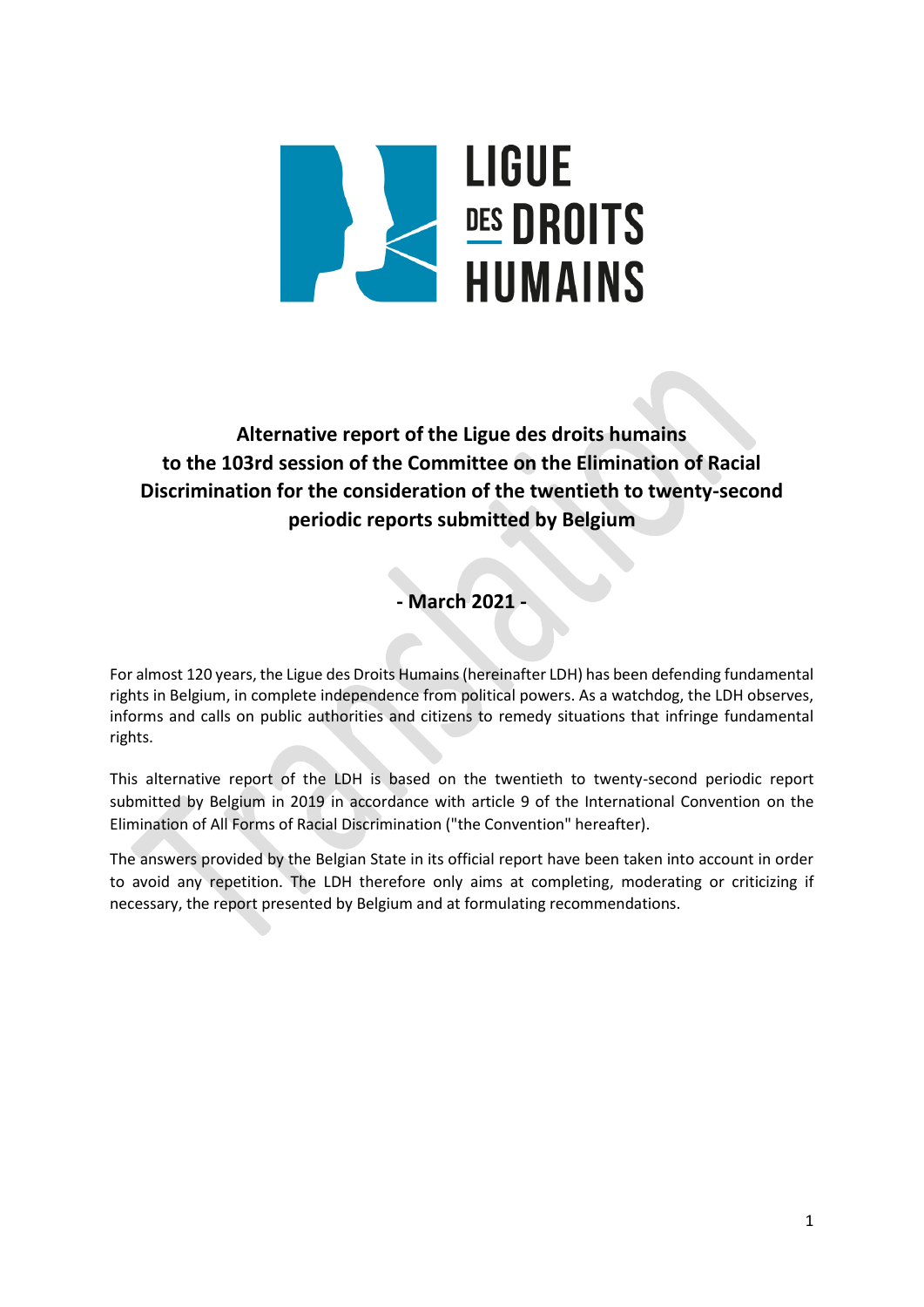## **Table of contents**

| 1. |                                                                                      | Policy to combat racism Mathematical Compact Policy to combat racism Mathematical Compact Policy to combat racism |                                                                                                                 |  |
|----|--------------------------------------------------------------------------------------|-------------------------------------------------------------------------------------------------------------------|-----------------------------------------------------------------------------------------------------------------|--|
|    | А.                                                                                   |                                                                                                                   |                                                                                                                 |  |
|    | В.                                                                                   |                                                                                                                   |                                                                                                                 |  |
|    | C.                                                                                   |                                                                                                                   |                                                                                                                 |  |
|    |                                                                                      | 1.                                                                                                                |                                                                                                                 |  |
|    |                                                                                      | 2.                                                                                                                |                                                                                                                 |  |
|    |                                                                                      |                                                                                                                   | Federal Institute for the Protection and Promotion of Human Rights [1995].                                      |  |
|    |                                                                                      |                                                                                                                   | The Standing Police Monitoring Committee (Committee P) [1996] The Standing Police Monitoring Committee P)<br>b. |  |
|    |                                                                                      |                                                                                                                   | c.                                                                                                              |  |
|    |                                                                                      | 3.                                                                                                                |                                                                                                                 |  |
|    |                                                                                      |                                                                                                                   |                                                                                                                 |  |
| 2. | Anti-semitism and islamophobia                                                       |                                                                                                                   |                                                                                                                 |  |
|    |                                                                                      |                                                                                                                   |                                                                                                                 |  |
|    | В.                                                                                   | Combating persistent Islamophobia : headscarves and discrimination in employment, social                          |                                                                                                                 |  |
|    |                                                                                      | welfare and education manufacture and part and part of the part of the part of the part of the part of the part   |                                                                                                                 |  |
|    |                                                                                      |                                                                                                                   |                                                                                                                 |  |
| 3. |                                                                                      |                                                                                                                   | Police compliance with anti-discrimination legislation entitled and parameters of 13                            |  |
|    |                                                                                      |                                                                                                                   |                                                                                                                 |  |
| 4. | Procedures for the removal of foreign nationals <b>Example 20 and Container</b> p.16 |                                                                                                                   |                                                                                                                 |  |
|    |                                                                                      | A. Monitoring of removal procedures <b>A. M. M. M. M. M. M. M. A. M. M. M. M. M. M. 16</b>                        |                                                                                                                 |  |
|    |                                                                                      |                                                                                                                   |                                                                                                                 |  |
| 5. |                                                                                      |                                                                                                                   | Prohibition of discrimination in all its forms manufactured and p.17                                            |  |
|    |                                                                                      |                                                                                                                   |                                                                                                                 |  |
|    | В.                                                                                   |                                                                                                                   | Persons of foreign origin in the labour market [1, 1, 2010] p.18 [1, 2010] p.18                                 |  |
|    | C.                                                                                   |                                                                                                                   |                                                                                                                 |  |
|    |                                                                                      |                                                                                                                   |                                                                                                                 |  |
|    |                                                                                      | 1.                                                                                                                | Reform of Emergency Medical Assistance [11, 2014] Reform of Emergency Medical Assistance [11, 2016]             |  |
|    |                                                                                      | 2.                                                                                                                |                                                                                                                 |  |
|    |                                                                                      |                                                                                                                   | Unaccompanied foreign minors [11, 2010] Unaccompanied foreign minors [11, 2010] Unaccompanied foreign minors [  |  |
|    |                                                                                      |                                                                                                                   |                                                                                                                 |  |
|    | Œ.                                                                                   |                                                                                                                   |                                                                                                                 |  |
|    |                                                                                      |                                                                                                                   |                                                                                                                 |  |
|    |                                                                                      | 2.                                                                                                                |                                                                                                                 |  |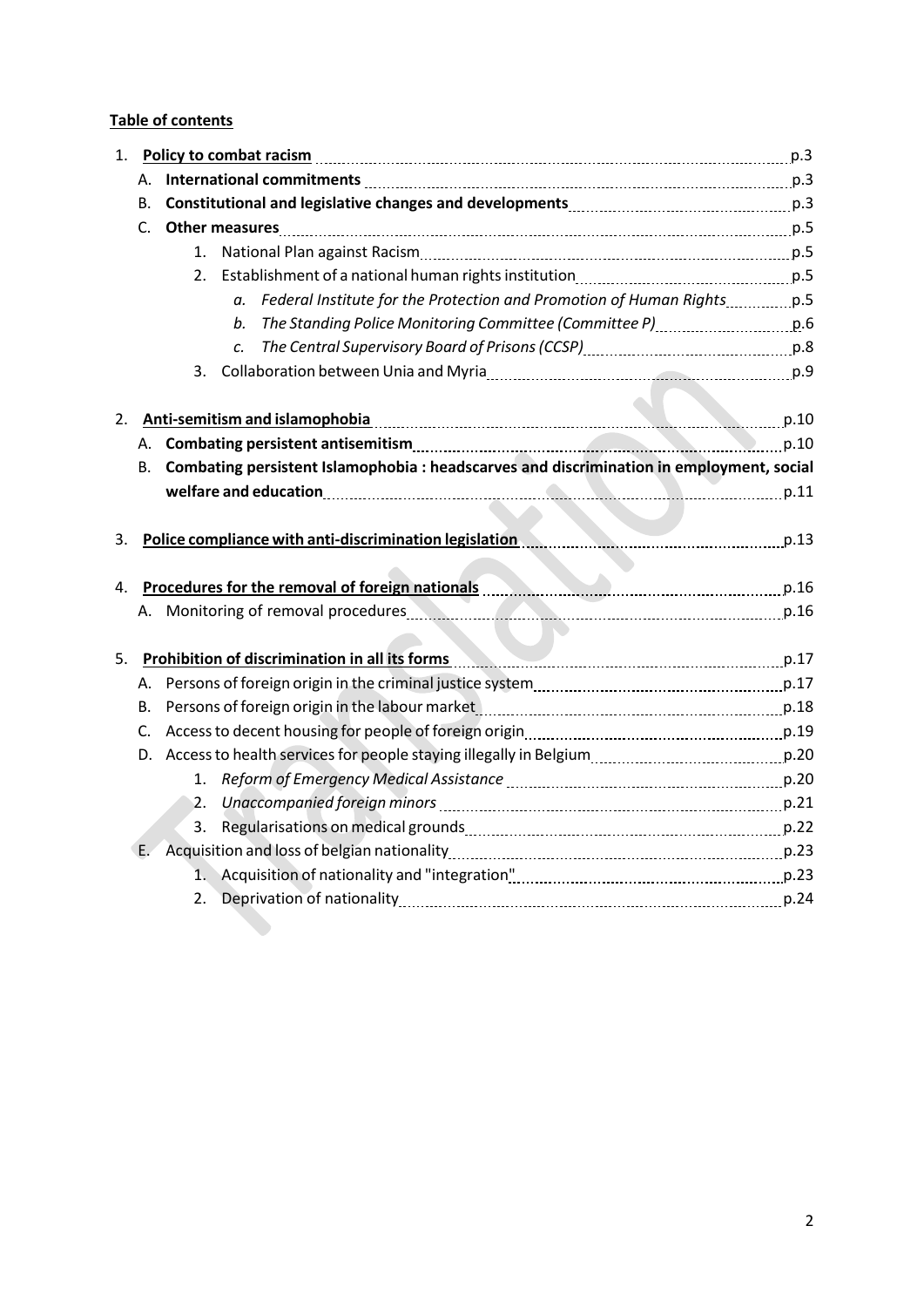#### **1. Policy to combat racism (Art. 2, p. 4)**

#### A. **International commitments (Art. 2, A p. 4)**

On 4 November 2000, Belgium signed the 12th Additional Protocol to the European Convention on Human Rights (ECHR) <sup>1</sup>prohibiting any discrimination in the enjoyment of rights provided by law and in the conduct of public authorities on any ground such as sex, alleged race, colour, language, religion, political or other opinion, national or social origin, association with a national minority, property, birth or other status. However, this protocol has not yet been ratified.

Belgium has also not signed the International Labour Organisation Convention No. 118 on Equality of Treatment (Social Security) of 28 June 1962<sup>2</sup> and the Convention on the Protection of the Rights of All Migrant Workers and Members of Their Families<sup>3</sup>, and has not ratified the Optional Protocol to the Convention against Torture and other Cruel, Inhuman or Degrading Treatment or Punishment<sup>4</sup> nor the Additional Protocol to the Convention on Cybercrime, concerning the criminalisation of acts of a racist and xenophobic nature committed through computer systems<sup>5</sup>.

Finally, particular attention should be paid to the provisions of the Council of Europe Convention on preventing and combating violence against women and domestic violence (Istanbul Convention) of 11 May 2011, which states that the implementation of the Convention must be ensured without any discrimination between women, regardless of their status (migrant, refugee) or situation. Belgium must take the necessary specific measures for these women.

**The LDH stresses the importance of ratifying the above-mentioned conventions with regard to the promotion of the fundamental rights of persons of foreign origin or belonging to minorities, and invites the Belgian authorities to proceed with their ratification and their effective implementation.** 

B. **Constitutional and legislative changes and developments (Art. 2, B p. 4)**

The laws of 10 May 2007 to combat discrimination, which transpose the European Directives 2000/43/EC and 2000/78/EC<sup>6</sup>, expressly authorise the authorities to implement positive action measures and to make direct or indirect distinctions for this purpose (Article 10, § 1 common to both laws). However, these laws provide that "the hypotheses and conditions under which a positive action measure may be implemented" shall be determined by Royal Decree (Article 10, § 3, common to both laws).

On 11 February 2019, a Royal Decree setting out the conditions for positive action was adopted with regard to the private sector. It determines the situations and conditions under which a positive action

 $\overline{a}$ 

<sup>1</sup> Rome, 4 November 2000.

<sup>&</sup>lt;sup>2</sup> Convention concerning Equality of Treatment of Nationals and Non-Nationals in Social Security, Geneva, 46th ILO Session, 28 June 1962.

<sup>3</sup> Adopted by General Assembly resolution 45/158 of 18 December 1990.

<sup>4</sup> New York, 18 December 2002.

<sup>5</sup> ETS 189 - Cybercrime (Additional Protocol), Strasbourg, 28.I.2003.

<sup>6</sup> Act of 10 May 2007 to combat certain forms of discrimination and the Act of 10 May 2007 amending the Act of 30 July 1981 to suppress certain acts inspired by racism and xenophobia (*M.B.*, 30 May 2007).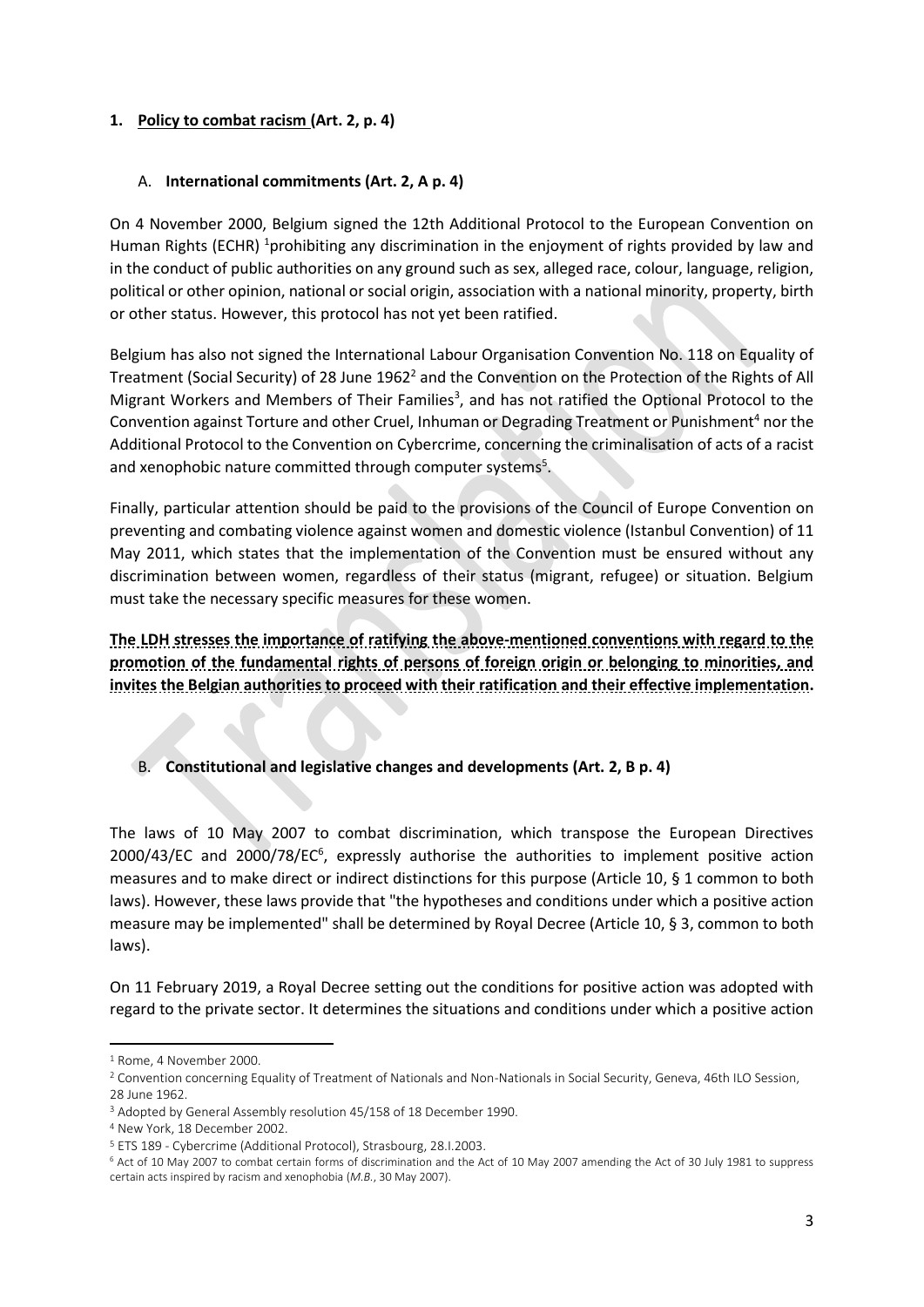measure can be taken in the workplace. Such measures can be implemented by means of collective labour agreements, drawn up by sector or by company and after approval of the positive action plan by the Minister of Employment. Companies wishing to draw up an action plan in-house will be able to do so without recourse to the approval procedure.

Nevertheless, the Federation of Enterprises in Belgium (FEB) itself deplores the fact that the remarks of the social partners, formulated in the unanimous opinion no. 2.098 of the National Labour Council of 25 September 2018<sup>7</sup>, have not been taken into account, leaving them with imprecisions, in particular as to which actions remain prohibited because they do not meet the substantive conditions of positive action and therefore continue to constitute discrimination<sup>8</sup>. This mechanism should be effectively **promoted as well as support for the companies concerned. The setting of quantified antidiscrimination targets should accompany these measures.**

At the same time, and while people of belgian origin predominate in the public sector compared to the private sector<sup>9</sup>, the Belgian State has failed to adopt a decree applicable to the public sector determining the conditions to be respected to guarantee the legality of such measures.

This predominance of people of Belgian origin in the public sector in general must be qualified in that it contains striking exceptions which only reinforce the proof of its discriminatory nature. There are indeed under- and over-representations of several origins depending on whether the sector is more or less remunerative. Gender segregation also operates according to the stereotypes of these fields (e.g. foreign men are over-represented in the transport sector and foreign women in the health care sector).

Faced with the structural discrimination affecting certain populations, the fight against discrimination must involve proactive measures. **It is therefore urgent to adopt a royal decree applicable to the public sector to allow full and complete application of the anti-discrimination laws of 10 May 2007**.

 $\overline{a}$ <sup>7</sup> <http://cnt.be/AVIS/avis-2098.pdf>

<sup>8</sup> [https://www.feb.be/domaines-daction/ethique--responsabilite-societale/egalite-des-chances/un-nouvel-ar-permet-dadopter-des-plans](https://www.feb.be/domaines-daction/ethique--responsabilite-societale/egalite-des-chances/un-nouvel-ar-permet-dadopter-des-plans-daction-positive-conformes-a-la-legislation-anti-discrimination_2019-06-04/)[daction-positive-conformes-a-la-legislation-anti-discrimination\\_2019-06-04/](https://www.feb.be/domaines-daction/ethique--responsabilite-societale/egalite-des-chances/un-nouvel-ar-permet-dadopter-des-plans-daction-positive-conformes-a-la-legislation-anti-discrimination_2019-06-04/)

 $^9$  In 2014, 76.6% of all people working in the public sector were of Belgian origin, 8.4% were from an EU14 country, 2.7% were of North African origin and 1.4% were from another African country. The other origins represent less than one percent of those working for the public sector. Unia, socio-economic monitoring 2017, [https://www.unia.be/files/Documenten/Publicaties\\_docs/1215\\_UNIA\\_Monitoring\\_2017\\_-\\_FR-](https://www.unia.be/files/Documenten/Publicaties_docs/1215_UNIA_Monitoring_2017_-_FR-Anysurfer.pdf)[Anysurfer.pdf](https://www.unia.be/files/Documenten/Publicaties_docs/1215_UNIA_Monitoring_2017_-_FR-Anysurfer.pdf)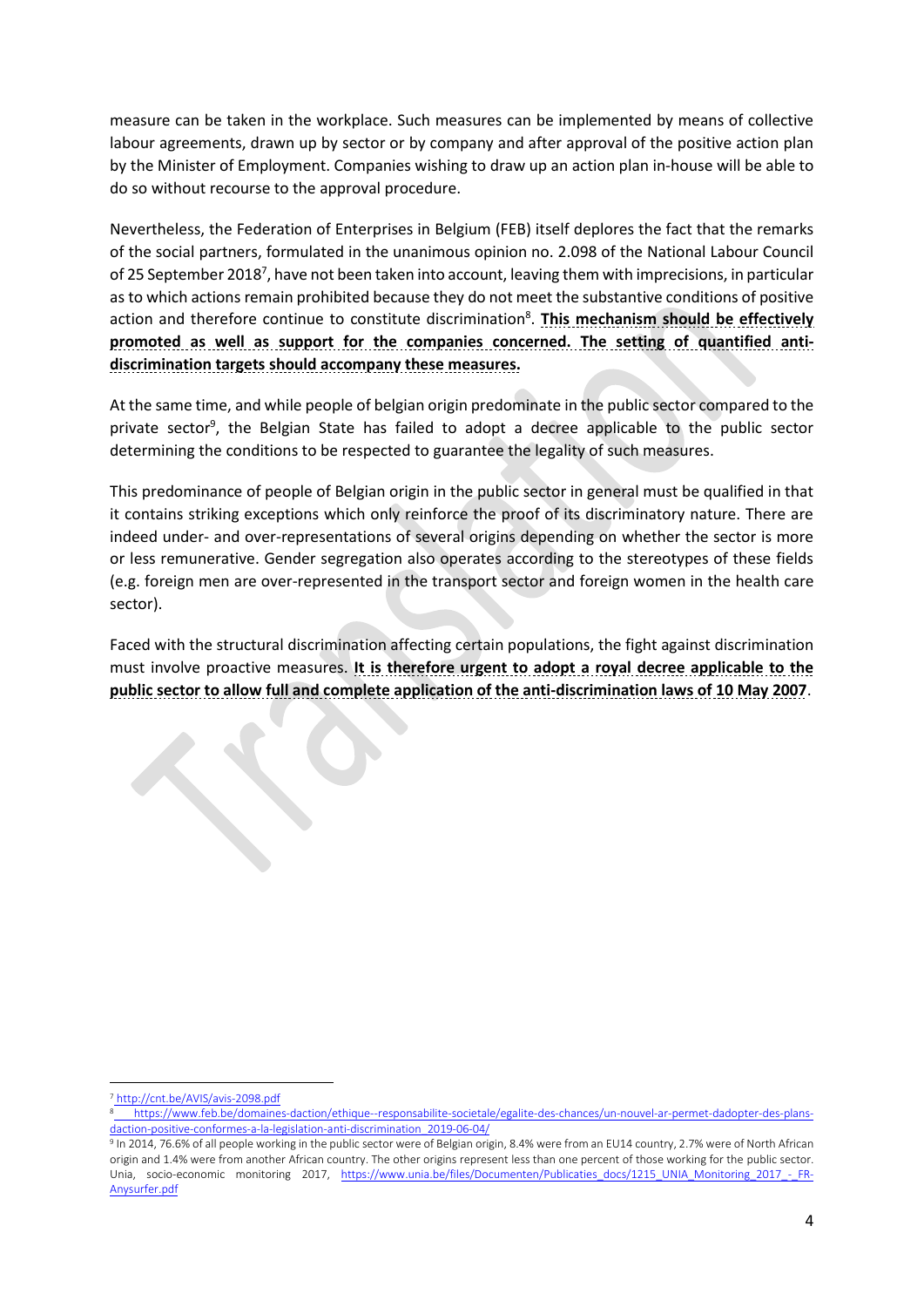## A. **Other measures (Art. 2, C, p. 5)**

### 1. **National Plan against Racism (Art. 2, C.1, p. 5)**

In 2001, Belgium committed itself in Durban to develop a National Action Plan against Racism. At the beginning of 2019, the minister responsible for equal opportunities met with a coalition of civil society organisations to draw up this action plan. This plan is therefore expected in 2021 and will have to be implemented by the different Belgian governments.

In this context, the Flemish region has chosen to leave the inter-federal anti-racism centre, UNIA (which is a type B NHRI according to the Paris principles), i.e. to end the collaboration and funding of this institution, in order to create its own body.

**Fearing for the division of responsibilities between the federal and regional levels, the recommendations of UNIA and Myria in their joint report should be endorsed : a monitoring body should be set up to supervise the implementation of the action plan at the various levels of authority, with periodic evaluations and the participation of civil society representatives and experts**.

# 2. **Establishment of a national human rights institution (Art. 2, C.2.1, p. 5)**

# *a. The Federal Institute for the Protection and Promotion of Human Rights*

On 12 May 2019, a law establishing a Federal Institute for the Protection and Promotion of Human Rights was passed, with the aim of meeting the Paris Principles<sup>10</sup>.

The establishment of such an institution is indeed necessary to fill the gaps and limitations of the current institutional architecture for the protection of fundamental rights. Many international bodies monitoring respect for fundamental rights - whether from the United Nations<sup>11</sup>or the Council of Europe <sup>12</sup>- have for many years recommended that Belgium set up such an institution. The Belgian State has committed itself to doing so on several occasions, both at national<sup>13</sup> and international<sup>14</sup> level. It is therefore to fill this gap that this law was adopted.

While this is a welcome step forward, a number of questions remain unanswered.

<sup>1</sup> <sup>10</sup> Law of 12 May 2019 establishing a Federal Institute for the Protection and Promotion of Human Rights, *M.B.* 21/06/2019.

<sup>11</sup> See, inter alia, CRC/C/BEL/CO/5-6, para. 12; E/C.12/BEL/CO/4, para. 8; CEDAW/C/BEL/CO/7, para. 13; CAT/C/BEL/CO/3, para. 9; CERD/C/BEL/CO/16-19, para. 7; CRPD/C/BEL/CO/1, para. 49; etc.

<sup>&</sup>lt;sup>12</sup> See, inter alia, Report by the Council of Europe Commissioner for Human Rights, Thomas HAMMARBERG, following his visit to Belgium from 15 to 19 December 2008, 17 June 2009, CommDH(2009)14, §§ 10 and 56.

<sup>&</sup>lt;sup>13</sup> See inter alia Government Agreement of 10 October 2014, p. 227; Policy Note - Equal Opportunities, House of Representatives, 21 December 2012 (DOC 53 2586/013), p. 32.

<sup>&</sup>lt;sup>14</sup> See, inter alia, Human Rights Council, Report of the Working Group on the Universal Periodic Review - Belgium, 11 April 2016 (A/HRC/32/8), pt. 138-21 - 138-52.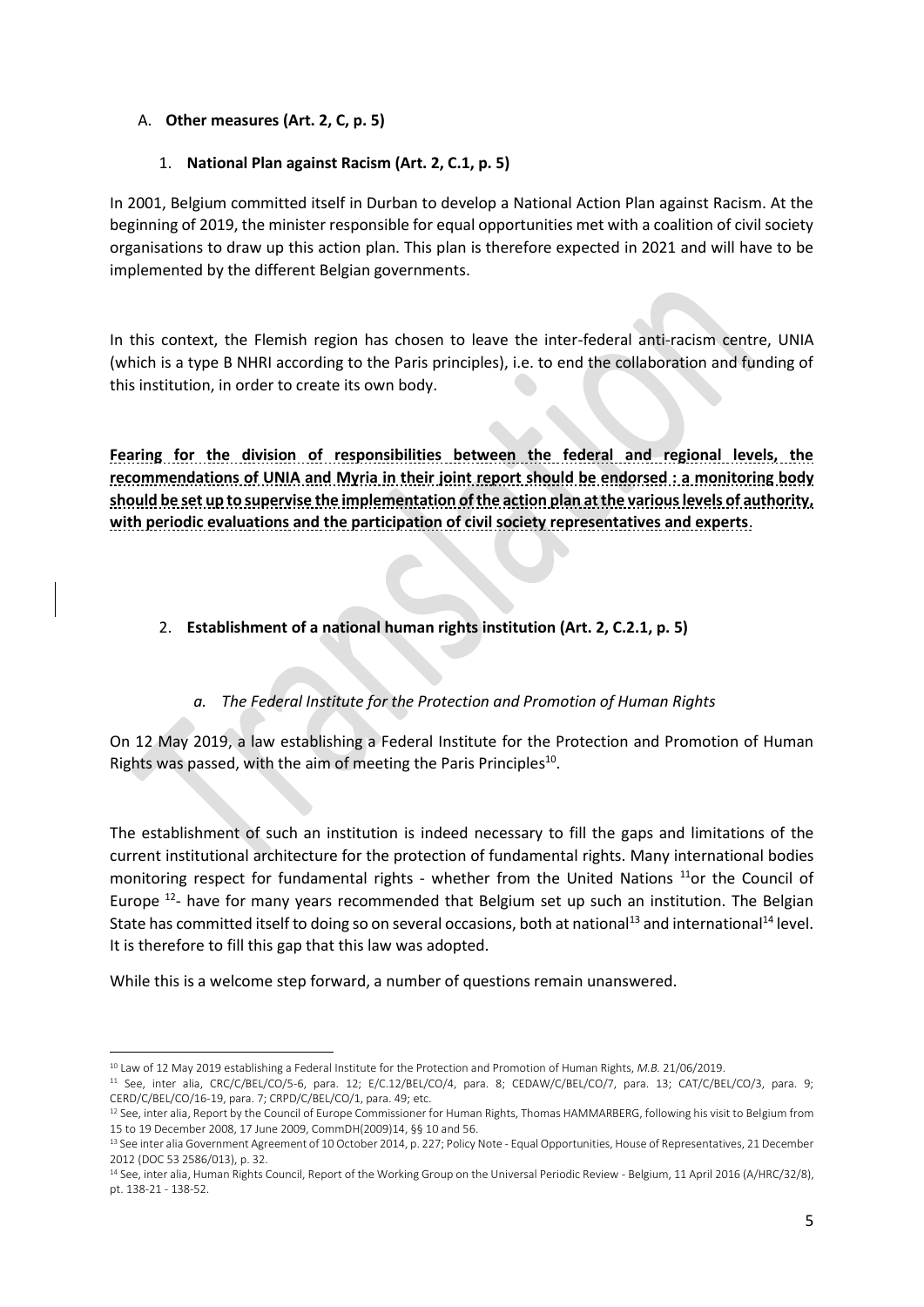First of all, fundamental rights are a cross-cutting issue, which affects the competences of all the country's entities. As an overall monitoring body for the situation of fundamental rights in Belgium, an A-level institution in terms of the Paris Principles criteria must be able to monitor the respect and implementation of rights and freedoms in all areas of public action, whether these are the responsibility of the federal state, the regions or the communities, or even the local authorities. One of the contributions of this new institution should be to help clarify the responsibilities of each of the country's entities in implementing Belgium's international human rights obligations. However, it is only a federal body, which does not cover all the prerogatives of the federated entities and local authorities. However, the questions that arise for these levels of power are also thorny.

Secondly, the prerogatives of this institution are relatively limited. For example, it is not possible for individuals to lodge complaints with it. The Institute is conceived as an advisory body, which risks greatly limiting its possibilities of action.

Finally, it will be necessary to ensure that this institution is provided with the necessary resources to enable it to carry out its tasks. Indeed, without a significant budgetary, human and political investment in this structure, there is a risk that it will not be able to take the full and complete measure of the challenges of defending fundamental rights in Belgium.

Furthermore, in view of the fragmented situation of the Belgian institutional landscape, questions remain. For example, how will the Institute reconcile its mandate with that of the other existing institutions, which do not all have the expertise or the means necessary to carry out their missions (think of the Central Prison Supervision Board, the Standing Police Monitoring Committee, the Data Protection Authority, etc.)? How will the relations between these various bodies be organised?

For all these reasons, the LDH is pleased with this progress but remains reserved about the real scope of this evolution. Adopted at the end of the legislature without any real debate, legitimate questions on the extension of its competences, on its referral of complaints by individuals, and on the means at its disposal remain unanswered to this day.

**The LDH therefore continues to advocate for the creation of a real NHRI that is competent to ensure the respect of all fundamental rights applicable in Belgium and that has the means to fulfil its mission.**

# *b. The Standing Police Monitoring Committee (Committee P)*

The Standing Committee on Oversight of the Police Services (Committee P) was established to provide the Federal Parliament with an external body responsible for overseeing the police services. Through inspection enquiries and the examination of complaints, Committee P provides a picture of police work and is charged with acting as a control mechanism over the work of the police forces, both on behalf of the Federal Parliament and the citizens<sup>15</sup>. Although it describes itself as an independent institution, Committee P is criticised by many international bodies for its lack of independence and objectivity, particularly because of the composition of its Investigation Department. This department is composed of police officers, from different services, who are responsible for monitoring the work of members of the police force. In this context, the UN Committee against Torture has repeatedly recommended to

<sup>15</sup> See[: http://comitep.be/.](http://comitep.be/)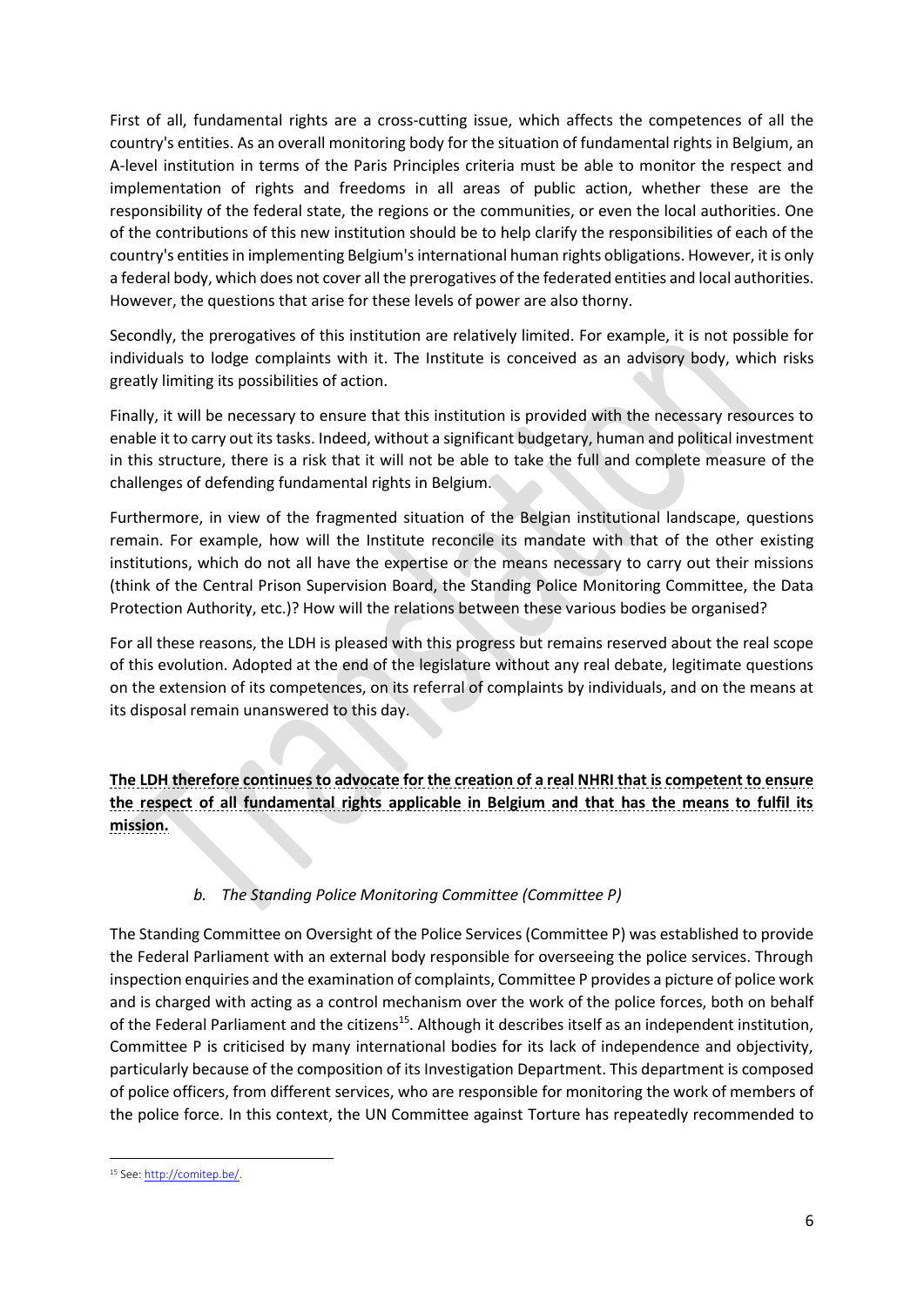the Belgian State to take "*relevant measures to further strengthen the control and supervision mechanisms within the police, in particular Committee P and its Investigation Department, which should be composed of independent experts recruited from outside the police*" <sup>16</sup>. Similar recommendations have been made by the UN Human Rights Committee (the Committee "expresses *concern that doubts remain about the independence and objectivity of Committee P and its ability to deal with complaints against police officers in a transparent manner*" <sup>17</sup>) and more recently by the UN Human Rights Council<sup>18</sup>.

There is another police oversight body, the General Inspectorate of the Federal and Local Police (AIG), which is a government department under the authority of the Ministers of the Interior and Justice<sup>19</sup>. It is a supervisory body for police services subject to the Executive. The AIG is also subject to various criticisms and is not considered to be truly independent<sup>20</sup>, since the Ministers of Interior and Justice determine the policy of this body. In addition, AIG investigators are in reality officers seconded from their police departments<sup>21</sup>, to which they may later return<sup>22</sup>.

**The independence of Committee P must therefore be guaranteed, particularly in view of the persistent allegations of ethnic profiling in Belgium<sup>23</sup>** .

#### *c. The Central Supervisory Board of Prisons (CCSP)*

Belgium, which has signed the Optional Protocol to the UN Convention against Torture (OPCAT)<sup>24</sup>, has announced its intention to ratify it<sup>25</sup>, in line with its numerous commitments to do so, both at national<sup>26</sup> and international<sup>27</sup> level. However, to date, no enabling legislation has been published. When a State

 $\overline{a}$ 

<sup>16</sup> CAT, Concluding observations on the third periodic report of Belgium, CAT/C/BEL/CO/3, §13, e, January 2014: [file:///C:/Users/LDH/Downloads/G1440047.pdf;](file:///C:/Users/LDH/Downloads/G1440047.pdf) CAT, Concluding observations on the second periodic report of Belgium, CAT/C/BEL/CO/2, §11, 19 January 2009[: file:///C:/Users/LDH/Downloads/G0940326.pdf.](file:///C:/Users/LDH/Downloads/G0940326.pdf) 

<sup>17</sup> HUMAN RIGHTS COMMITTEE, Draft concluding observations of the Human Rights Committee -Belgium, CCPR/C/BEL/CO/5, 16 November 2010, §15: file:///C:/Users/LDH/Downloads/G1046712.pdf See also: ECRI, ECRI report on Belgium (fourth monitoring cycle), 26 May 2009, p. 46, No. 170: https://rm.coe.int/quatrieme-rapport-sur-la-belgique/16808b55a9.

<sup>18</sup> HRC, Draft report of the Working Group on the Universal Periodic Review -Belgium,A/HRC/WG.6/24/L.6,3 February 2016, items 140.23- 140.24, https://www.upr-info.org/sites/default/files/document/belgium/session\_24\_-\_january\_2016/a\_hrc\_wg.6\_24\_l.6\_0.pdf. <sup>19</sup> See[: https:/](https://www.aigpol.be/fr/index.html)/www.aigpol.be/fr/index.html.

<sup>20</sup> M. BEYS, Quels droits face à la police? Manuel juridique et pratique, Jeunesse & Droit Editions - Couleur Livres Editions, Liège-Brussels, 2014, p. 523.

 $\frac{21}{21}$  Art. 4 § 3 of the Act of 15 May 2007 on the Inspectorate General and on various provisions relating to the status of certain members of the police services, M.B., 15 June 2007.

<sup>22</sup> M. BEYS, *op. cit.*

<sup>23</sup> See *below*.

<sup>&</sup>lt;sup>24</sup> As approved by the United Nations General Assembly. UN General Assembly Resolution 57/199 adopting the Optional Protocol to the Convention against Torture and Other Cruel, Inhuman or Degrading Treatment or Punishment, A/RES/57/199, 9 January 2003: https://treaties.un.org/doc/source/docs/A\_RES\_57\_199-F.pdf.

<sup>&</sup>lt;sup>25</sup> S. DELAFORTRIE, S. and C. SPRINGAEL, Assent to the Protocol to the Convention against Torture and Other Cruel, Inhuman or Degrading Treatment or Punishment, Council of Ministers Press Release, 22 February 2018: https://www.presscenter.org/fr/pressrelease/20180222/assentiment-au-protocole-relatif-a-la-convention-contre-la-torture-et-autres-t.

<sup>&</sup>lt;sup>26</sup> Council of Ministers, Assent to the Protocol to the Convention against Torture and Other Cruel, Inhuman or Degrading Treatment, 22 February 2018; GOVERNMENT AGREEMENT, 10 October 2014, p. 124: https://www.premier.be/sites/default/files/articles/Accord\_de\_Gouvernement\_-\_Regeerakkoord.pdf.

<sup>&</sup>lt;sup>27</sup> HRC, Report of the Working Group on the Universal Periodic Review - Belgium, A/HRC/32/8, 11 April 2016, items 138-2 -138-7: http://bdf.belgium.be/resource/static/files/import/belgique\_epu/2016-04-11-report-on-upr-of-belgium.pdf.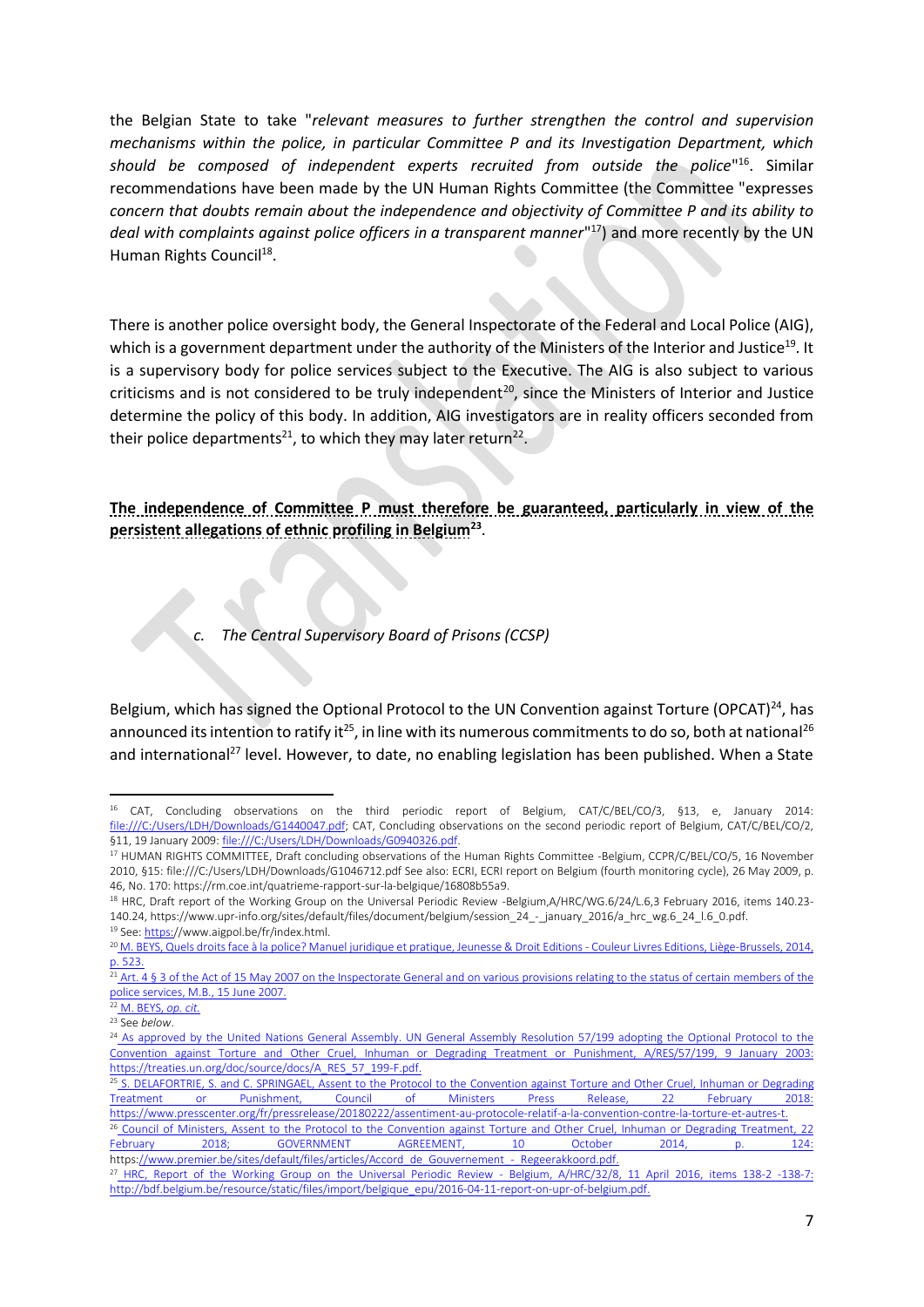ratifies the OPCAT, its main obligation is to set up an independent National Preventive Mechanism to undertake regular visits to places of deprivation of liberty and to make recommendations to the authorities.

Belgium intends to ratify the OPCAT following the adoption of the law of 25 December 2016<sup>28</sup> reforming the existing prison monitoring system and giving the task of monitoring places of deprivation of liberty to the Central Prison Monitoring Council<sup>29</sup> and the Prison Monitoring Commissions<sup>30</sup>. However, this law has been heavily criticised by  $NGOs<sup>31</sup>$ , academics<sup>32</sup> and official bodies such as the European Committee for the Prevention of Torture and Inhuman or Degrading Treatment or Punishment (CPT)<sup>33</sup> and by the Prison Supervision Boards themselves<sup>34</sup>. Indeed, this law falls far short of OPCAT standards and could lead to problematic conflicts of interest at several levels.

**The Belgian State, as it has committed itself to do on numerous occasions, should also ratify the OPCAT and set up an NPM in accordance with international standards. In order to do so, it is imperative that all the principles of the OPCAT are implemented before any ratification of this instrument, including**

**- extending the mandate of the NPM to all places of deprivation of liberty;**

**- guaranteeing the financial and human resources of this institution, as well as the diversity of functions within it (specialists in the law on foreigners, minors, etc.), ensuring that its members have the required professional skills and knowledge;**

**- by strictly separating the functions of supervision itself from the functions of processing and judging complaints. In this respect, the law of 25 December 2016 must be reviewed in this sense: the mediation role of the supervisory boards between prisoners and the prison administration is incompatible with a judicial role between these same actors.**

<sup>&</sup>lt;sup>28</sup> Act of 25 December 2016 amending the legal status of detainees and the supervision of prisons and containing various provisions relating to justice, known as the Potpourri 4 Act, *M.B.*, 30 December 2016.

See: http://www.ccsp-ctrg.be/fr.

<sup>30</sup> See: http://www.ccsp-ctrg.be/fr/commissions.

<sup>&</sup>lt;sup>31</sup> HUMAN RIGHTS LEAGUE, The vote in parliament of the Pot-Pourri IV Law: a missed opportunity to ratify the Protocol against Torture, 25 November 2016: http://www.liguedh.be/6-le-vote-au-parlement-de-la-loi-pot-pourri-iv-une-occasion-manquee-de-ratifier-le-protocolecontre-la-torture/.

<sup>&</sup>lt;sup>32</sup> O. NEDERLANDT, "La surveillance des prisons et le droit de plainte des détenus : jusqu'où ira le bénévolat ?", J.T., 23 September 2017, n° 6698, p. 541.

<sup>33</sup> CPT, Report to the Government of Belgium on the visit to Belgium carried out by the European Committee for the Prevention of Torture and Inhuman or Degrading Treatment or Punishment (CPT) from 27 March to 6 April 2017, Strasbourg, 8 March 2018, §§ 101-102: https://rm.coe.int/16807913b1.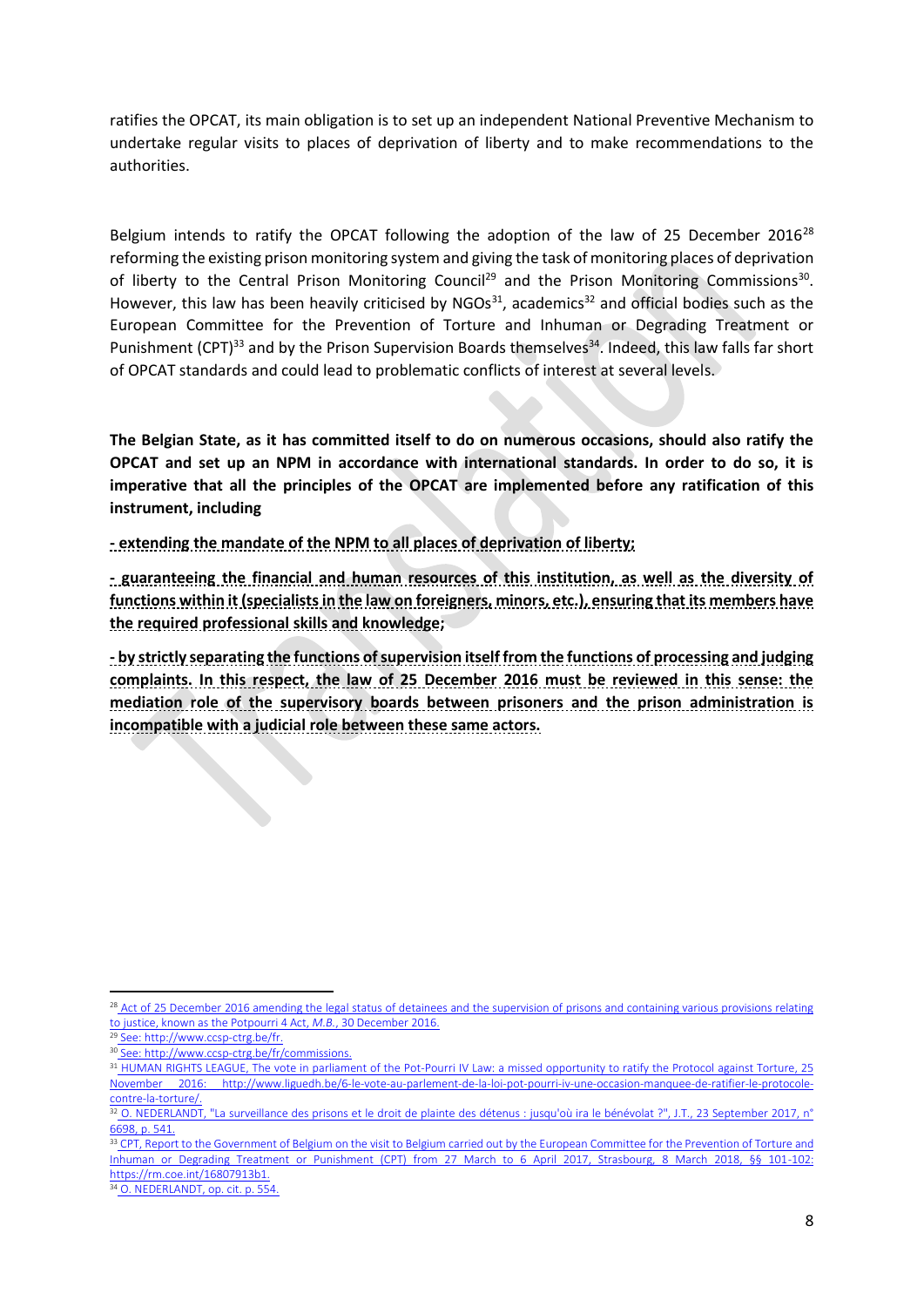#### **3. Collaboration between Unia and Myria (Art. 2, C.2.3, p. 6)**

Since indirect discrimination on the basis of origin, nationality or ethnicity may make it possible to exclude certain candidates for reasons unrelated to their qualifications, particularly in the field of access to employment<sup>35</sup>, education or housing, the fact that discrimination on the basis of language and linguistic characteristics (command or accent) remains excluded from the competences of the Unia Interfederal Centre constitutes a loophole and an inconsistency in the protection against discrimination in Belgium.

Indeed, it is important to note that in Belgium there is no body competent to deal with discrimination on the basis of language: linguistic discrimination is not dealt with by any body, which is criticised by the Commission for the Evaluation of Federal Anti-Discrimination Legislation<sup>36</sup>. Furthermore, the Belgian state signed the Council of Europe's Framework Convention for the Protection of National Minorities<sup>37</sup> on 31 July 2001, but has never ratified it. The government should put an end to this shortcoming and eliminate any interpretative declaration that reduces the scope of the text of the Framework Convention.

**The LDH encourages the analysis of multiple, so-called intersectional, discriminations by taking into account language as a factor of racial discrimination.**

1

<sup>35</sup> https://www.unia.be/files/Documenten/Aanbevelingen-advies/AAR\_174

Avis\_portant\_sur\_le\_crit%C3%A8re\_de\_langue\_maternelle\_dans\_les\_offres\_demploi.pdf

<sup>36</sup> UNIA, Evaluation - Loi du 10 mai 2007 modifiant la loi du 30 juillet 1981 tendant à réprimer certains actes inspirés par le racisme ou la xénophobie (M.B. du 30-05-2007) (anti-racism law) - Loi du 10 mai 2007 tendant à lutter contre certaines formes de discrimination (M.B. du 30-05-2007) (anti-discrimination law), February 2016, § 145: https://www.unia.be/files/Documenten/Evaluation\_2016.pdf. <sup>37</sup> Adopted in Strasbourg on 1 February 1995.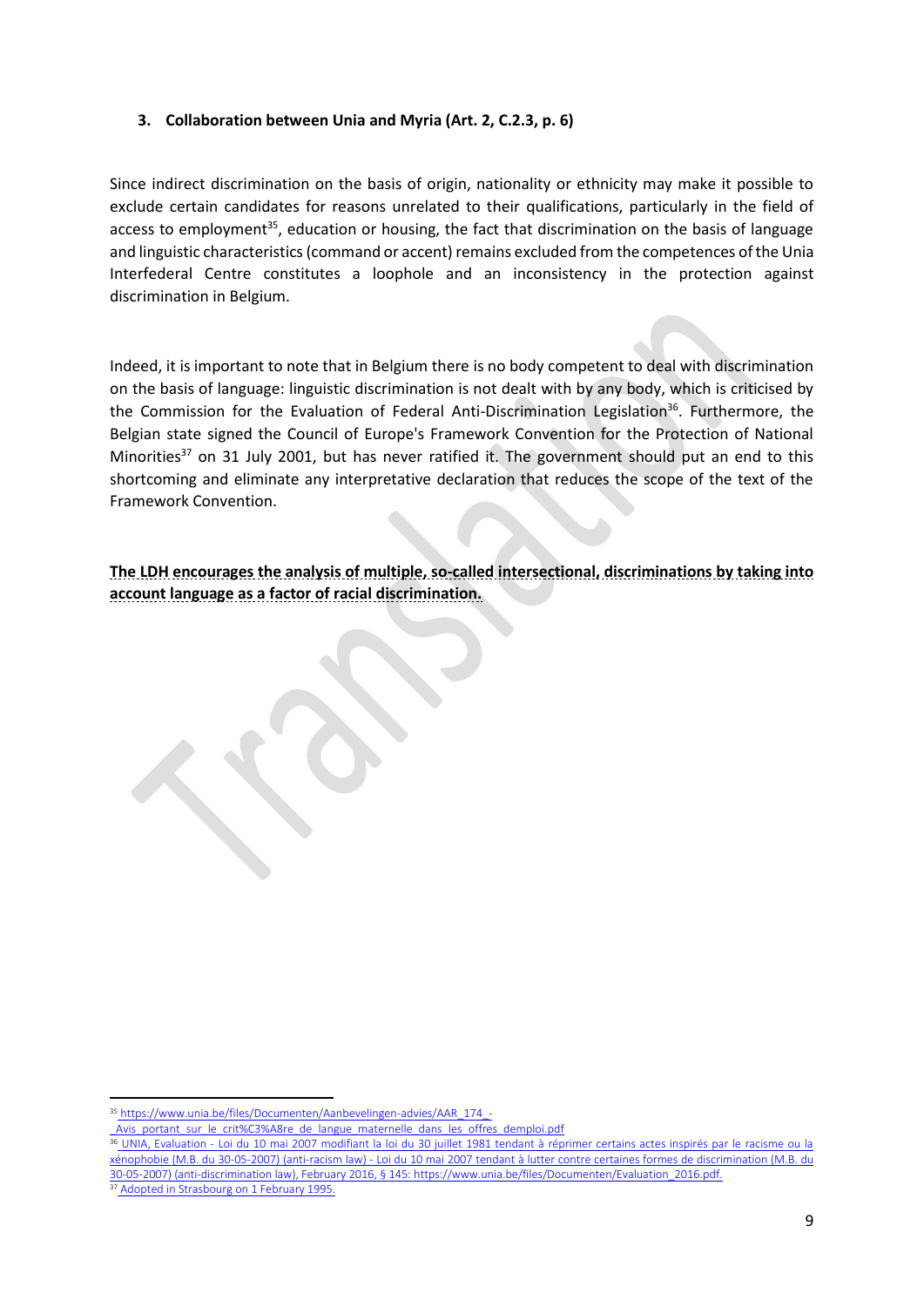## **2. Anti-Semitism and Islamophobia (Art. 2, C.4, pp. 7-11)**

#### **A. Combating persistent antisemitism**

Your Committee asked Belgium about the impact of measures taken to combat the persistence of antisemitism in Belgium. The LDH is aware of a 2018 study conducted by the European Union Agency for Fundamental Rights entitled "Experiences and Perceptions of Antisemitism - Second Survey on Discrimination and Hate Crime against Jews in the EU"<sup>38</sup>.

The research results cover twelve Member States, including Belgium, in which 96% of the estimated Jewish population of the EU resides. Almost 5,900 people who identify as Jewish participated in the survey, which was conducted online in May and June 2018.

The results of the survey illustrate the inadequacy of measures to combat antisemitism in Belgium. Thus, among the data collected by the FRA, it is noted that :

- 86% of the respondents in Belgium believe that antisemitism is still a very big problem in our country, which is an increase of 8% compared to the survey published in 2012, with an average of 85% of the respondents for the 12 states;

- Anti-Semitic comments on the Internet are a major problem for respondents in almost all Member States covered by the survey (89%), and for over 92% in Belgium;

- In Belgium, for 87% of the interviewees, antisemitism has increased over the last 5 years, with this percentage remaining stable since the survey was published in 2012;

- A total of 39% of respondents had personally experienced at least one incident (verbal insults, harassment and/or physical attack) in the past 12 months. Belgium has the third highest rate of incidents with an average of 28% for the countries surveyed;

- 42% of the respondents in Belgium, compared to an average of 38% in the other countries surveyed, indicated that they had already considered emigrating because they did not feel safe as Jews and

- In total, 25% of respondents in Belgium had felt discriminated against on the basis of their religion in the past 12 months, compared to an average of 21% in the countries surveyed.

**The LDH is concerned about the increase in these figures compared to the study carried out in 2012 and recommends that the State strengthen its policy to fight anti-Semitism, taking into account the results of this survey.** 

**<sup>.</sup>** 38 [https://fra.europa.eu/sites/default/files/fra\\_uploads/fra-2018-experiences-and-perceptions-of-antisemitism-survey\\_en.pdf](https://fra.europa.eu/sites/default/files/fra_uploads/fra-2018-experiences-and-perceptions-of-antisemitism-survey_en.pdf)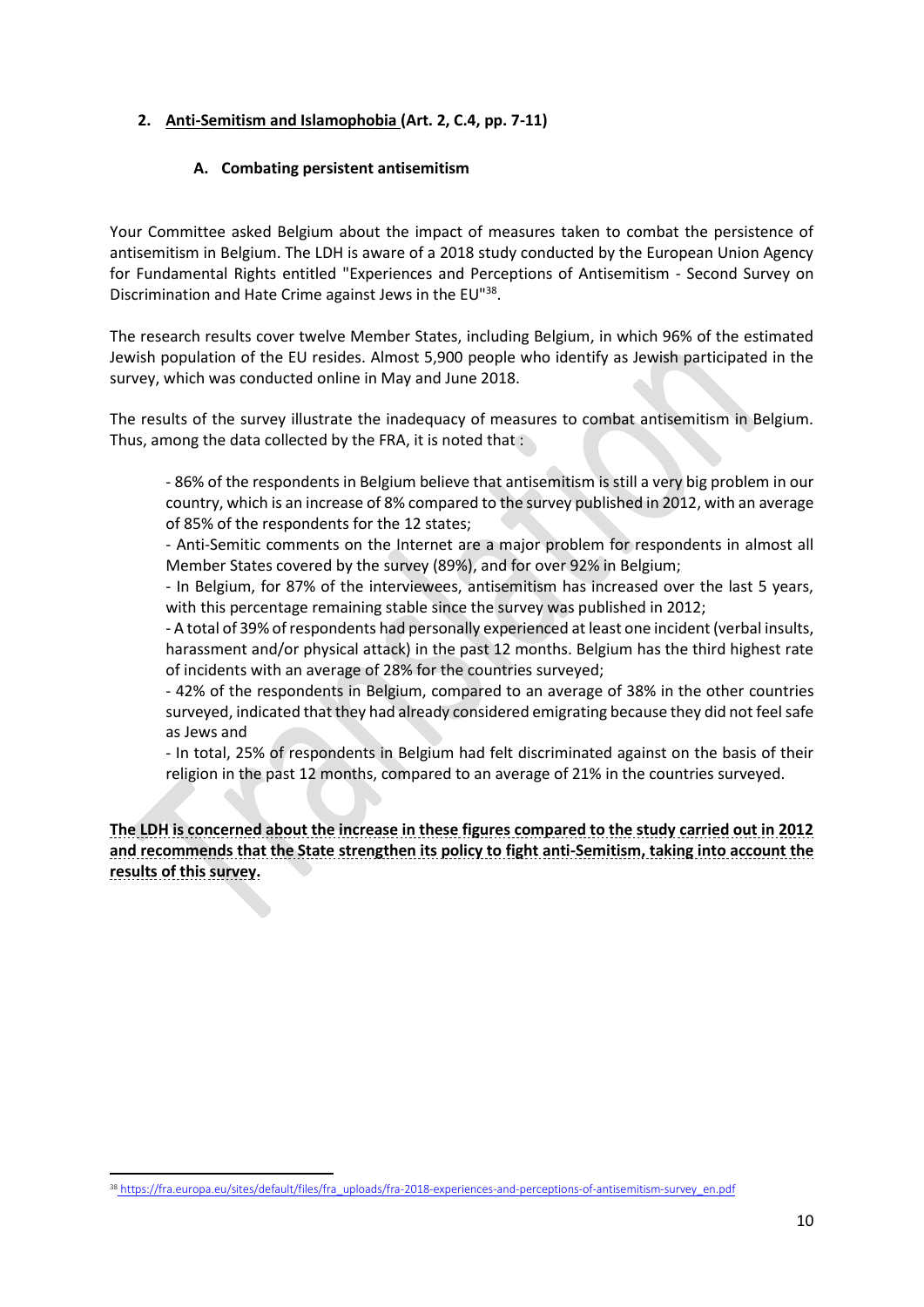## **B. Combating the persistence of Islamophobia: headscarves and discrimination in employment, social welfare and education (Art. 7, A, p. 35)**

Your Committee asked Belgium about the impact of measures taken to combat the persistence of Islamophobia in Belgium.

The issue of the wearing of religious symbols, both in public spaces (or in private spaces accessible to the public) and in the workplace and education, remains a tense and unresolved issue in Belgium. While the state of the law in this area is clear, at least as far as adults<sup>39</sup> are concerned, there are still many cases of interference with the fundamental rights of the persons concerned, as shown in particular by the condemnation of Belgium by the European Court of Human Rights in Lachiri v. Belgium<sup>40</sup>.

The elimination of discrimination against women includes their « right to participate in recreational activities, sports and all aspects of cultural life  $v^{41}$ . In this respect, the LDH intervened three times in 2019<sup>42</sup> regarding discrimination based on the wearing of the Islamic headscarf in two sports halls <sup>43</sup>and at the Société des Transports Intercommunaux de Bruxelles (STIB), the employer and main public transport operator in Brussels<sup>44</sup>. Dress codes that disproportionately affect Muslim women undermine both their autonomy by denying their ability to make independent decisions about how to dress and their religious freedom. It discriminates against them. **The LDH highlights these intersectional discriminations<sup>45</sup>, based on both religious belief and gender, and insists on the specific attention they require.**

**<sup>.</sup>** 39 See J. RINGELHEIM, "Les interdictions de port du foulard visant des femmes adultes", LDH analysis, Brussels, October 2017 [\(https://www.liguedh.be/analyse-port-du-foulard-islamique-et-droits-fondamentaux/\)](https://www.liguedh.be/analyse-port-du-foulard-islamique-et-droits-fondamentaux/) and J. RINGELHEIM and V. VAN DER PLANCKE, [\(http://www.liguedh.be/wp](http://www.liguedh.be/wp-content/uploads/2016/03/voile_colloque%20du%20fdf_18.09.pdf)[content/uploads/2016/03/voile\\_colloque%20du%20fdf\\_18.09.pdf\)](http://www.liguedh.be/wp-content/uploads/2016/03/voile_colloque%20du%20fdf_18.09.pdf).

<sup>40</sup> ECHR, Lachiri v. Belgium, 18 September 2018. For a commentary on this decision, see J. RINGELHEIM, "L'arrêt Lachiri : la Cour européenne des droits de l'homme condamne la Belgique pour l'interdiction de porter d'un signe religieux par une partie civile dans un tribunal", Justice en ligne, 26 November 2018, i[n http://www.justice-en-ligne.be/article1116.html.](http://www.justice-en-ligne.be/article1116.html)

<sup>41</sup> Statement by Mr Rupert Colville, "Press briefing on France and Bolivia", UN High Commissioner, 30 August 2016, available at [https://www.ohchr.org/FR/NewsEvents/Pages/DisplayNews.aspx?NewsID=20430&LangID=F](file://///EgnyteDrive/ldhcloud/Shared/Documents/J.%20Juridique/J.2.%20Droits%20humains/Droit%20européen%20-%20international/Rapports%20alternatifs/CERD/2021/%20https:/www.ohchr.org/FR/NewsEvents/Pages/DisplayNews.aspx)

<sup>42</sup> Cases R.G. n°19/504/A and R.G. n°19/538/A before the Court of First Instance (French-speaking chamber) of Brussels; R.G. n°19/1755/A before the Labour Court (French-speaking chamber) of Brussels.

<sup>&</sup>lt;sup>43</sup> The two gyms in question prohibit the wearing of head coverings on the basis of neutrality. Unfortunately, this principle is too often invoked to justify restrictive policies in a context of widespread suspicion of Muslims, with a disproportionate impact of these restrictions on Muslim women. For several years, bans on the wearing of the Islamic headscarf by adult women have been increasing in various areas in Belgium (see for example H. MORMONT, "Discrimination et port du foulard au travail dans le secteur privé : la Cour de cassation dans le sillage de la Cour de justice de l'Union européenne", Justice en ligne, 28 February 2018, in http://www.justice-en-ligne.be/article1034.html). The structural dimension of this exclusion also has an impact on the way society perceives Muslim women.

<sup>&</sup>lt;sup>44</sup> The STIB, for its part, pursues a policy of 'exclusive neutrality' applied to all its staff. This policy is mentioned in Article 9(3) of its working regulations: 'the wearing of any insignia other than that of the service is prohibited for staff in uniform, as well as for those in civilian clothes during their period of service'. The STIB is the largest employer in Brussels, employing many workers of foreign origin and with low qualifications, but whose staff is - according to their figures - only 10.75% femal[e \(h](https://www.lalibre.be/economie/entreprisesstartup/de-plus-en-plus-de-femmes-a-la-stib-5d0c8e727b50a62b5b1a5faa)ttps://www.lalibre.be/economie/entreprisesstartup/deplus-en-plus-de-femmes-a-la-stib-5d0c8e727b50a62b5b1a5faa). As the largest employer in the Brussels Region, such a ban on the wearing of headgear, apparently neutral but inexorably leading to the exclusion of certain people, is therefore likely to affect the Brussels labour market, particularly against women of the Muslim faith, generally of non-European origin, whose employment rate is already one of the lowest in Belgium (among others: https://www.unia.be/fr/articles/publication-du-monitoring-socio-economique-2017-emploi-et-origine).

<sup>45</sup> Center For Intersectional Justice and Actiris Brussels, Analysis of the transposition of the concept of intersectionality in the framework of the reform of diversity and anti-discrimination instruments.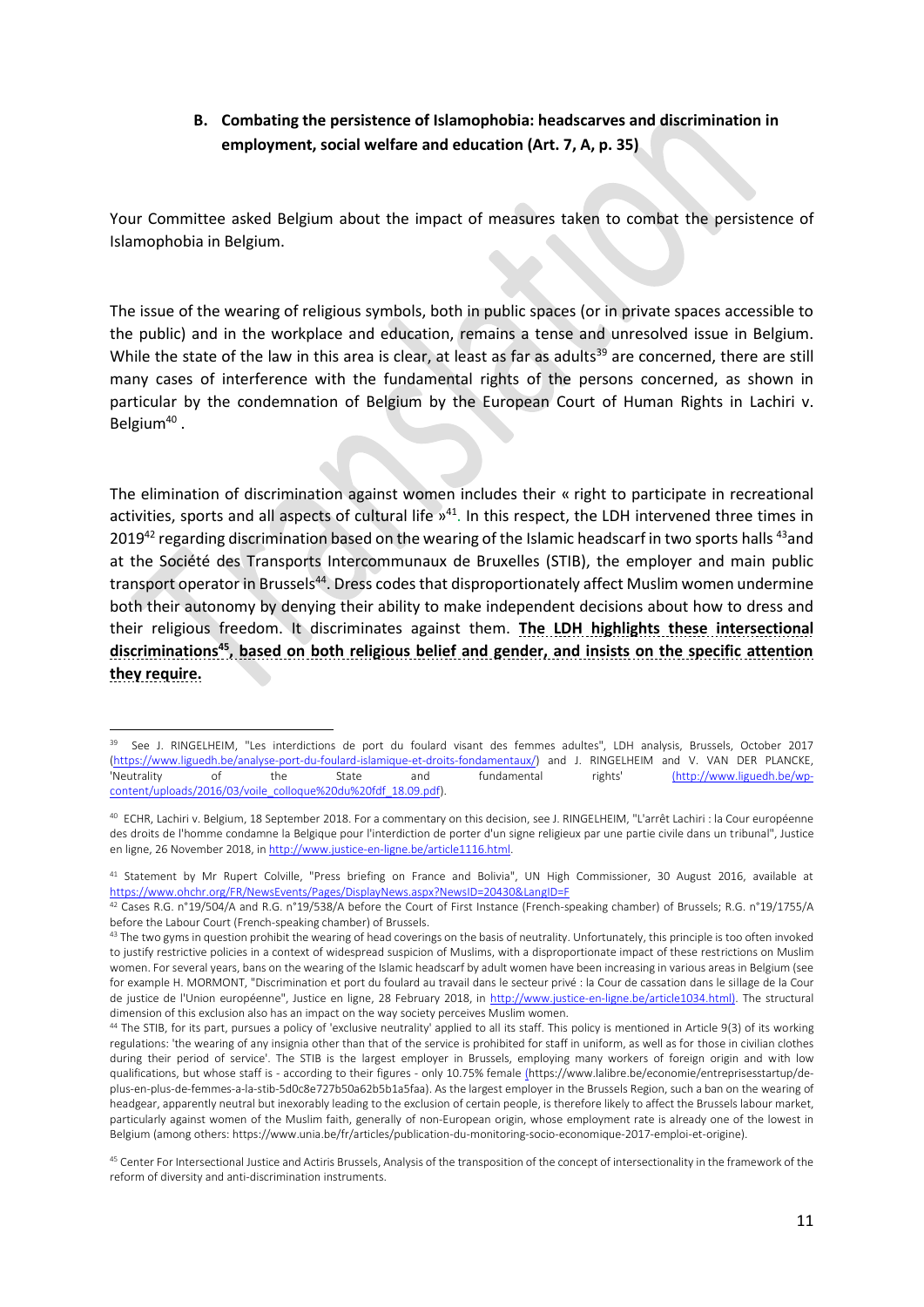In practice, although this practice has been condemned by the courts, the right to social integration of women wearing the headscarf is also threatened by public social action centres that practice a discriminatory hiring policy and sanction women who refuse a job by unjustifiably removing their headscarf on the grounds that they are not willing to work with the withdrawal of the social integration income<sup>46</sup>.

The principle of neutrality continues to be used to legitimise bans on the wearing of headscarves in places of education and teaching. In the Flemish school network, a general directive from 2013 for a general ban on headscarves was found to be contrary to freedom of religion<sup>47</sup>. In higher education, the Constitutional Court<sup>48</sup> ruled that a higher education institution in the French community had the right to prohibit the wearing of signs of philosophical or religious affiliation, including head coverings, in certain circumstances<sup>49</sup>.

Freedom must remain the rule and prohibition or constraint the exception. **The LDH considers that the internal regulations of schools and educational establishments, under the guise of neutrality, risk ratifying the wider phenomenon of the exclusion of female students of the Muslim faith from education**<sup>50</sup>. In this respect, ELEC notes the decision of the French Community to authorise the wearing of religious symbols in the higher education and social promotion establishments for which they are responsible from September 2021<sup>51</sup> in an inclusive perspective that respects fundamental freedoms.

<sup>48</sup> C.C., 4 June 2020, no. 81/2020.

<sup>1</sup> https://cdn.uc.assets.prezly.com/62f1d507-711d-45a3-980f-f138828686c2/-/inline/no/cij-rapport-le-role-de-lintersectionnalite-dans-lalutte-contre-les-discriminations-compressed.pdf).

<sup>46</sup> Judith Lopes Cardozo, "Veiling the right to integration", available at http://www.asbl-csce.be/journal/Ensemble103.pdf.

<sup>&</sup>lt;sup>47</sup> UNIA, La politique du réseau scolaire flamand GO! en matière de symboles religieux est contraire à la loi | Unia, Brussels, 27 August 2019. [https://www.u](https://www.unia.be/fr/articles/la-politique-de-go-en-matiere-de-symboles-religieux-est-contraire-a-la-loi)nia.be/fr/articles/la-politique-de-go-en-matiere-de-symboles-religieux-est-contraire-a-la-loi; Trib. <sup>1ère</sup> instance Louvain, 27-08-2019 available at https://www.unia.be/fr/jurisprudence-alternatives/jurisprudence/tribunal-de-premiere-instance-de-louvain-27-aout-2019.

<sup>49</sup> See https://www.unia.be/fr/articles/signes-convictionnels-dans-lenseignement-superieur.

<sup>50</sup> A.I. "Choice and prejudice: discrimination against Muslims in Europe", 24 April 2012, available at http://www.amnesty.org/fr/library/asset/EUR01/001/2012/en/85bd6054-5273-4765-9385-59e58078678e/eur010012012en.pdf.

<sup>&</sup>lt;sup>51</sup> Unia, "Higher Education and Social Promotion in the Walloon-Brussels Federation: Wearing of Religious Signs - Recommendation to the Ministers of Higher Education and the Minister of Social Promotion Education", 2016, https://www.unia.be/fr/legislation-et-Recommendations/Recommendations-dunia/port-de-signes-religieux-et-reglement-dordre-interieur-enseignement-superie.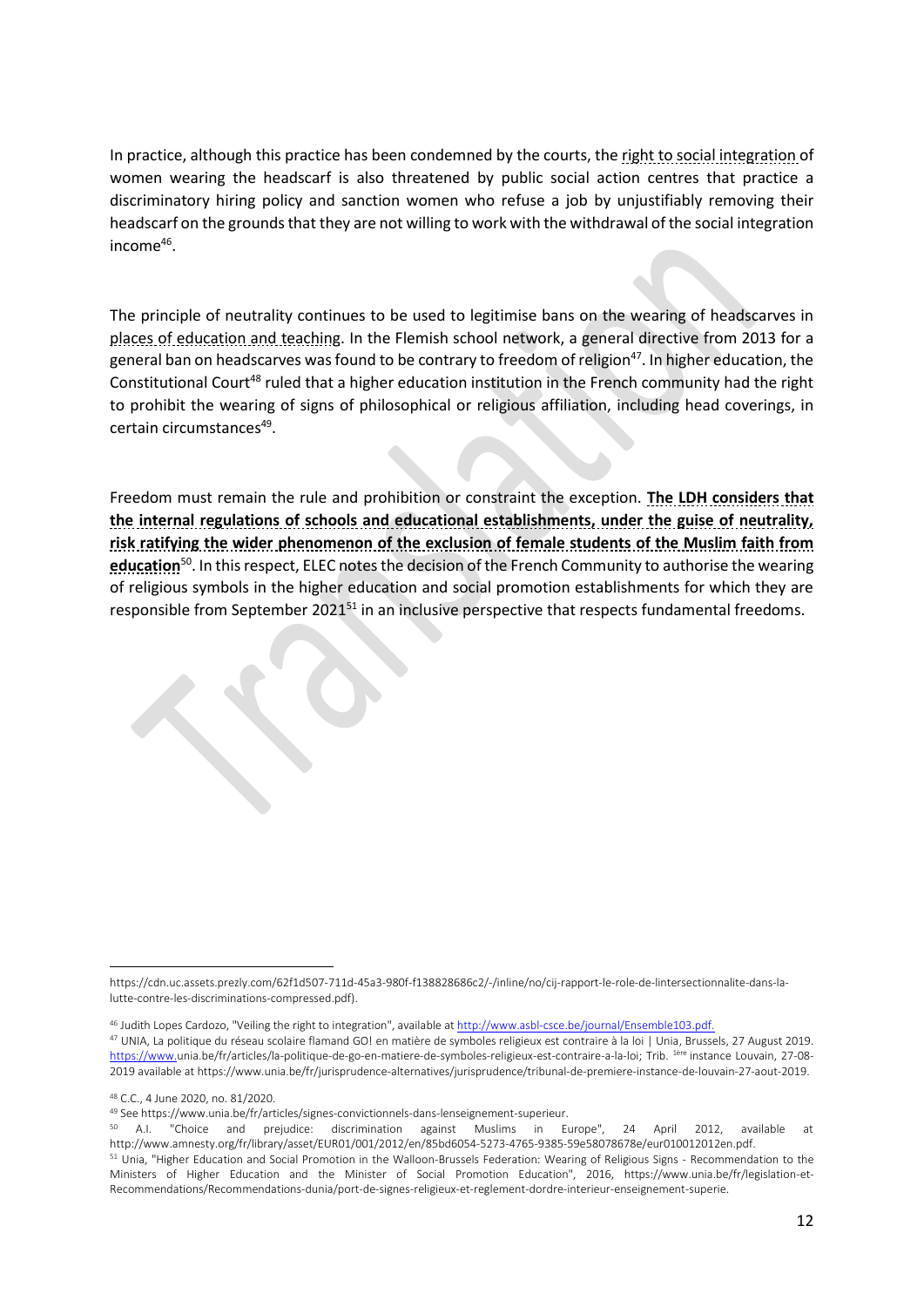### **3. Compliance with anti-discrimination legislation by the Police (Art. 2 C.6. , p. 12)**

In their recommendations to the Belgian State<sup>52</sup>, the Council of Europe's Committee for the Prevention of Torture and Inhuman or Degrading Treatment or Punishment (CPT), the UN Committee against Torture (CAT) and the UN Human Rights Council <sup>53</sup>stipulated, among other things, that « *The State party should take the necessary measures to combat ill-treatment effectively, including ill-treatment*  based on any form of discrimination, and punish the perpetrators appropriately  $v^{54}$ . In spite of this, allegations of ill-treatment by law enforcement officials <sup>55</sup> and even convictions by the European Court of Human Rights persist<sup>56</sup>.

**In order to follow these recommendations, the Belgian State should :**

● **Guaranteeing the identification of members of law enforcement agencies**: the law of 4 April 2014 amending Article 41 of the law on the police function of 5 August 1992, with a view to guaranteeing the identification of police officers and agents while improving the protection of their privacy<sup>57</sup> aims to allow the identification of police officers in all circumstances, in accordance with the case law of the European Court of Human Rights<sup>58</sup>. However, this law is very rarely applied and, when it is, it is in an uneven and differentiated manner that varies from police zone to police zone. Furthermore, the law does not set out any sanctions for police officers who do not respect their obligation to be identifiable or who deliberately prevent identification. The Belgian State must ensure compliance with this obligation in order to combat inhuman and degrading treatment;

● **Guarantee the right to film and photograph police actions**: it is important to recall that there is no general ban on photographing or filming police actions<sup>59</sup>. The role of images in the fight against the illegitimate use of force by the police is no longer in question $60$ . Apart from certain exceptional and limited cases, citizens and journalists have the right to film or photograph police actions, either to

<sup>52</sup> Report to the Government of Belgium on the visit to Belgium by the European Committee for the Prevention of Torture and Inhuman or Degrading Treatment or Punishment (CPT), 8 March 2018, CPT/Inf (2018) 8, §§ 12 ff. See also Report to the Government of Belgium on the visit to Belgium by the European Committee for the Prevention of Torture and Inhuman or Degrading Treatment or Punishment (CPT), 20 April 2006, CPT/Inf (2006) 15, §§ 11 and 12; Report to the Government of Belgium on the visit to Belgium by the European Committee for the Prevention of Torture and Inhuman or Degrading Treatment or Punishment (CPT), 23 July 2010, CPT/Inf (2010) 24, §§ 13 ff.

<sup>53</sup> Human Rights Council, Draft report of the Working Group on the Universal Periodic Review - Belgium, Geneva, 11 April 2016 (A/HRC/32/8), pt. 139.8 - 139.10.

<sup>54</sup> Committee against Torture, Concluding observations: Belgium, 19 January 2009, CAT/C/BEL/CO/2, § 13.

<sup>&</sup>lt;sup>55</sup> Report to the Government of Belgium on the visit to Belgium by the European Committee for the Prevention of Torture and Inhuman or Degrading Treatment or Punishment (CPT), 8 March 2018, CPT/Inf (2018) 8, §§ 12 ff.

<sup>56</sup> ECHR (G.C.), Bouyid v. Belgium, 28 September 2015.

<sup>&</sup>lt;sup>57</sup> Act of 4 April 2014 amending Article 41 of the Police Act of 5 August 1992, with a view to guaranteeing the identification of police officers and agents while improving the protection of their privacy (M.B. 28-05-2014).

<sup>58</sup> ECHR, Hristovi v. Bulgaria, 11 October 2011, §§ 92-93. See also The Human Rights Defender, Report on police-citizen relations and identity checks, p. 32; Art. 45 of the European Code of Police Ethics.

<sup>59</sup> Tribunal de première instance de Bruxelles, Section civile, Judgement 2019/22791 of 24 October 2019, roll no. 2019/1239/A; Tribunal de police du Brabant Wallon, Division Wavre, Judgement 2018/233 of 12 November 2018, roll no. 18A14; D. Voorhoof, 'Geen verbod op filmen van politieagenten', De Juristenkrant, no. 380, 19 December 2018.

<sup>60</sup> This was recently illustrated by the so-called "Chovanec" case, named after the Slovak citizen who died in a cell at Charleroi airport [\(h](https://www.rtbf.be/info/belgique/detail_tout-comprendre-a-l-affaire-chovanec-le-fil-des-evenements-les-dates-et-les-personnages-cles?id=10572722)ttps://www.rtbf.be/info/belgique/detail\_tout-comprendre-a-l-affaire-chovanec-le-fil-des-evenements-les-dates-et-les-personnages-

cles?id=10572722), or the conviction by the Brussels Criminal Court of a police officer for assault and battery on a young Sudanese migrant https://bx1.be/bruxelles-ville/la-police-accusee-de-violences-sur-un-migrant-soudanais-a-bruxelles-une-enquete-ouverte/ and https://www.lavenir.net/cnt/dmf20200717\_01492092/il-avait-violente-un-migrant-un-policier-condamne-a-un-an-de-prison-avec-sursis).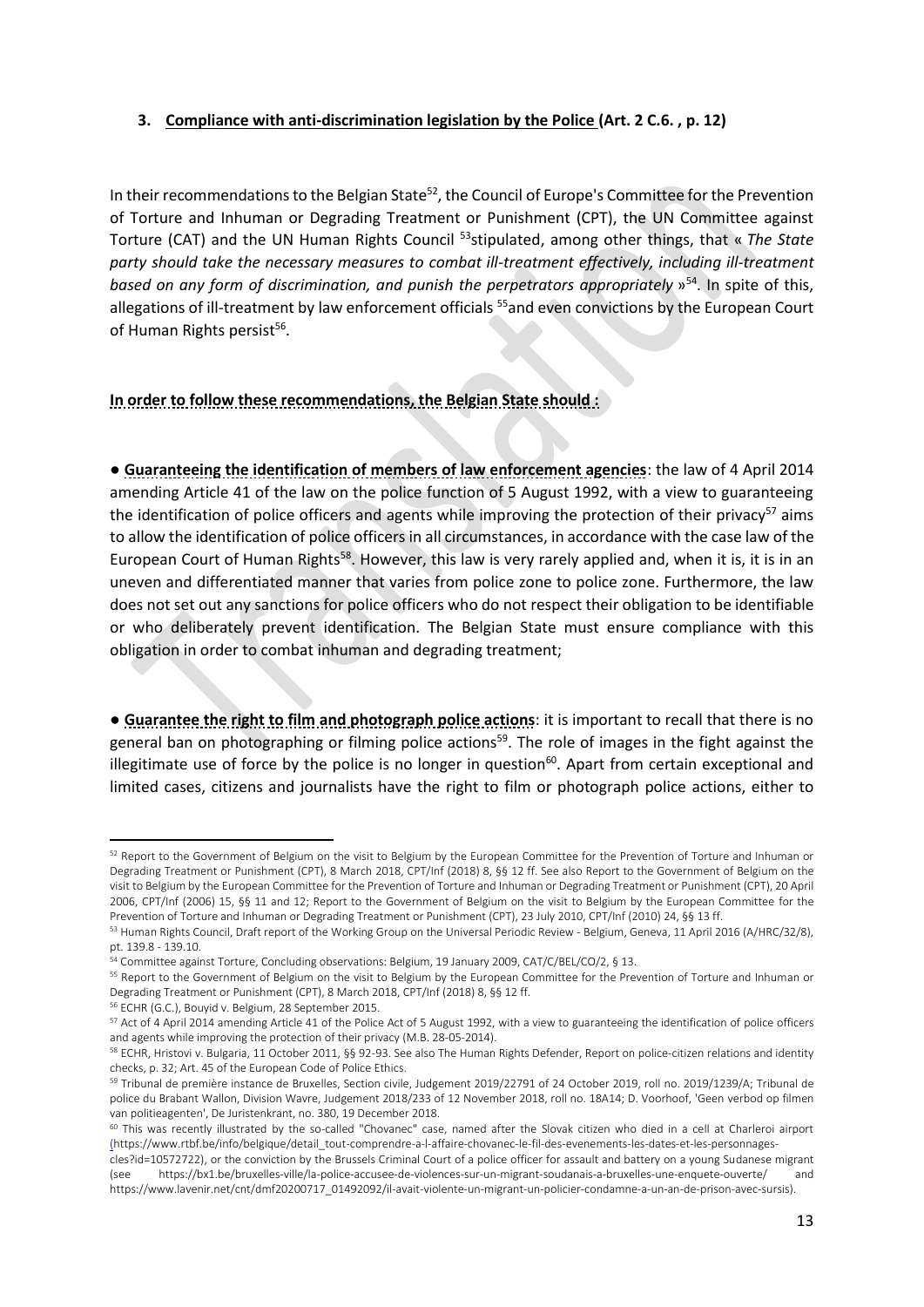inform or to collect evidence of the course of events<sup>61</sup>. This right should be strongly reaffirmed by the Belgian authorities, as cases of problematic, even illegal, interventions by the police are multiplying. For example, journalists<sup>62</sup> and NGOs (including the LDH) are regularly harassed because they are doing their job, or even prosecuted<sup>63</sup>. These unacceptable practices, which are contrary to both freedom of expression and freedom of the press, should stop immediately ;

● **Guarantee the independence of the Investigation Department of the Standing Police Oversight Committee (Committee P)**, in line with international recommendations<sup>64</sup>;

● **Ensuring that medical elements are taken into account<sup>65</sup>** : Belgian law does not provide for a mandatory medical report for any person deprived of liberty by the police. However, it does provide for the right to medical assistance without condition for any person deprived of liberty<sup>66</sup>. However, this right is not always respected and is applied very differently depending on the police station and the police officers, as the necessary royal decree has still not been adopted despite numerous national and international reminders, as attested by Committee  $P^{67}$ . The doctor does not always draw up a complete certificate or report on the possible injuries sustained and almost never examines the compatibility with the causes described by the patient, as provided for in the Istanbul Protocol<sup>68</sup>. The CPT deplores the lack of specific recording of injuries for persons entering police stations in Belgium<sup>69</sup>. The taking of photographs of any injuries is not provided for by any regulation and is not practised. As a result of all these elements, victims of violence have difficulty obtaining detailed medical certificates to facilitate proof in court. The Belgian State should remedy these shortcomings by strictly applying the Istanbul Protocol.

Moreover, concerning more specifically the ill-treatment of people in an irregular situation, in October 2018 the NGO Médecins du Monde published a survey on police violence against migrants and refugees in transit in Belgium<sup>70</sup> . They interviewed 440 people in May, June and July 2018. "*Of these 440 people, 25% stated that they had been victims of police violence in Belgium. 59 people agreed to participate in a more in-depth interview via a semi-directive questionnaire. After examination, 51 of these testimonies were found to be valid for a total of 101 violent acts*. » <sup>71</sup>

<sup>67</sup> https://comitep.be/document/onderzoeksrapporten/2019-12- 09%20privations%20de%20libert%C3%A9%20dans%20les%20lieux%20de%20d%C3%A9tention%20de%20police.pdf.

**<sup>.</sup>** <sup>61</sup> According to the Council of Europe's European Commission for Democracy through Law ("Venice Commission"), states should not "*prevent participants and third parties from photographing or filming the police operation (...)*".

 $\frac{62 \text{ See } \text{https://www.rtbf.be/info/medias/detal: une-equipe-de-la-rthf-arrete-par-la-police-tors-d'une-action-au-centre-127-bis?id=9950937}}{63 \text{ See } \text{https://www.ttbn.ww. linauchb~holaric et al. filmor laction, policiera-ha iuctico-angoloc, au securs des dreite fondamentaux/$ <sup>63</sup> See http://www.liguedh.be/droit-de-filmer-laction-policiere-la-justice-appelee-au-secours-des-droits-fondamentaux/. Or http://www.liguedh.be/les-forces-de-police-ne-sont-pas-au-dessus-des-lois/. <sup>64</sup> See *above*.

<sup>65</sup> For more information, see https://www.liguedh.be/wp-content/uploads/2021/01/Analyse\_LDH\_Le-r%C3%B4le-du-certificatm%C3%A9dical\_version-longue\_decembre-2020.pdf.

 $^{66}$  Article 33quinquies of the Law of 5 August 1992 on the police function.

<sup>68</sup> UN High Commissioner for Human Rights, Manual on the Effective Investigation and Documentation of Torture and Other Cruel, Inhuman or Degrading Treatment or Punishment (Istanbul Protocol), 9 August 1999.

<sup>69</sup> CPT, Report to the Belgian Government concerning the visit to Belgium from 24 September to 4 October 2013 carried out bythe CPT, CPT/Inf (2016) 13, Strasbourg, 31 March 2016, para. 27.

 $70$  Médecins du Monde, Police violence against migrants and refugees in transit in Belgium - A quantitative and qualitative survey, October 201[8 \(h](https://medecinsdumonde.be/system/files/publications/downloads/MdM%20rapport%20Geweldmigratie%20FR%20HD.pdf)ttps://medecinsdumonde.be/system/files/publications/downloads/MdM%20rapport%20Geweldmigratie%20FR%20HD.pdf). <sup>71</sup> *Ibid,* p. 4.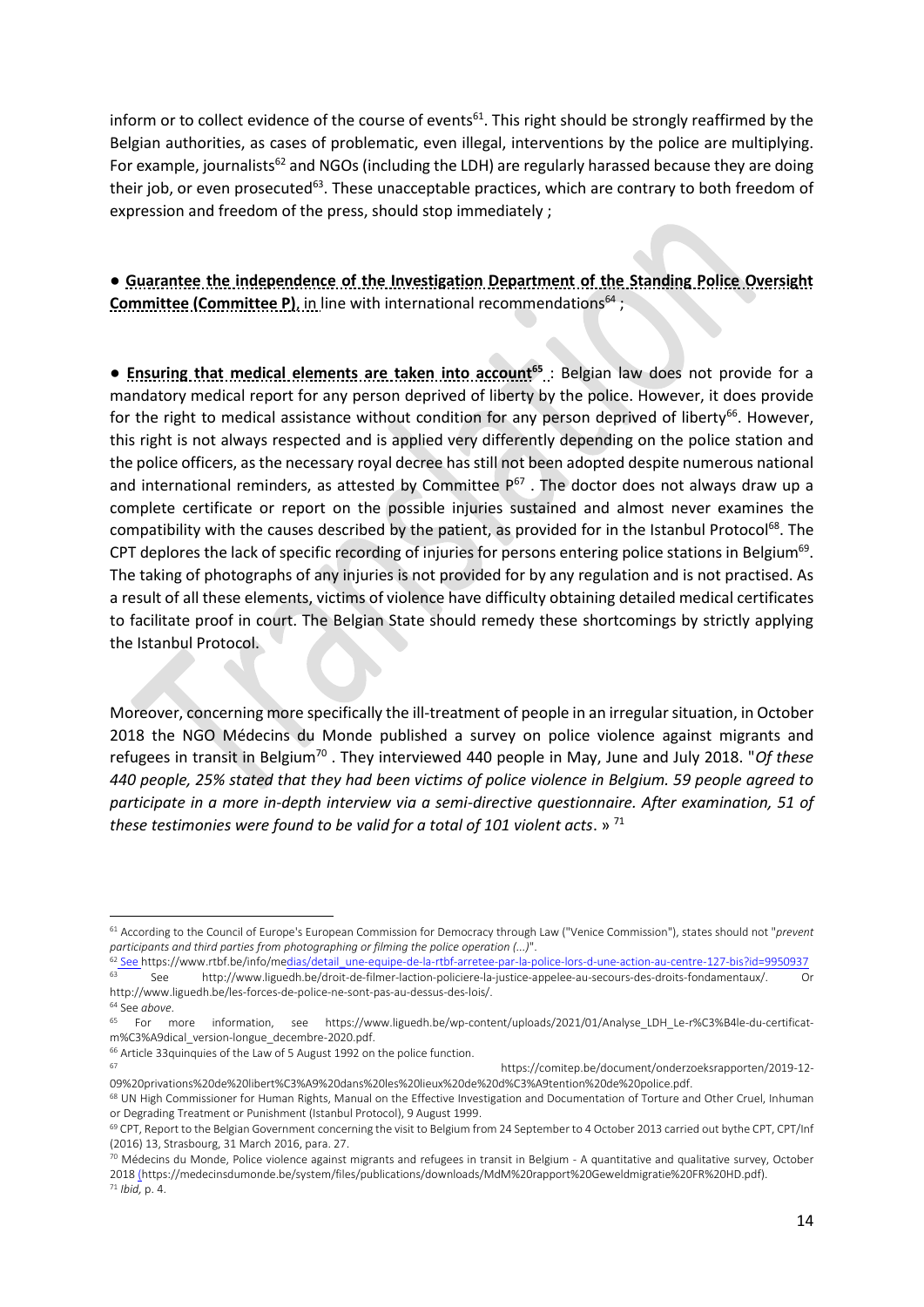*- Almost 60% of respondents said they had experienced violence in the field;*

*- 64% of those arrested were forced to strip completely naked, which was felt to be a humiliating and degrading experience by 72%, accompanied by beatings and insults;*

*- Of the 13 people who refused to give their fingerprints, all were victims of torture as defined by the Istanbul Protocol;*

*- 41% of the respondents who were arrested said that they were not given food or water for more than 15 hours. 13% also said that they were not allowed to use a toilet, while one person even explained that he had to relieve himself in a bucket for 48 hours;*

*- 41% of respondents who had been arrested said they had not recovered the possessions they had been deprived of during their imprisonment.*" <sup>72</sup>

As we learn from the MYRIA report on the police and transit migrants<sup>73</sup>, Committee P does not question these findings but does not reach the same conclusions for two reasons: its investigation was limited to mass administrative arrests of transit migrants (planned operations that generate fewer difficulties) and the method used did not allow Committee P to come into contact with migrants in conditions conducive to giving relevant testimony.

To be precise, these migrants in transit are in fact "undocumented" persons on the territory: they do not want to apply for asylum in Belgium and therefore have no rights. Being illegally resident in Belgium is an offence under article 75 of the law of 1980 on access to the territory, residence, settlement and removal of foreigners<sup>74</sup>, which makes illegal residence an offence punishable by a prison sentence and a fine. **The LDH is constantly asking for the decriminalisation of illegal residence: this article of the law, which prevents undocumented migrants from exercising their rights in Belgium, must be removed.**

Finally, in 2016, the LDH published a report on the persistence of ethnic profiling practices by members of the police force<sup>75</sup>. Similarly, the UN Human Rights Council also issued recommendations to the Belgian state on the subject to: "*Ensure effective coordination at the local, regional and federal levels of measures taken to monitor the prevalence of illegal ethnic profiling and racism, particularly in view of the current terrorist threat in the country; (...) Improve police training to raise awareness of racial profiling; (...) Impartially investigate all cases of ill-treatment and excessive use of force by law enforcement officials, including where such acts are racially motivated; (...) Conduct an evaluation of the use of ethnic profiling by the police*<sup>76</sup> .

<sup>1</sup> <sup>72</sup> *Ibid*.

<sup>73</sup> Myria, Police and Transit Migrants - Respecting Dignity and Seriously Investigating Violence, September 2019, in https://www.myria.be/fr/publications/note-police-et-migrants-en-transit, pp. 4-5.

<sup>74</sup> M.B. of 31-12-1980.

<sup>&</sup>lt;sup>75</sup> Ligue des Droits Humains, 'Controlling and Punishing? Exploratory study on ethnic profiling in police checks: words of targets', Brussels, 2016 (http://www.liguedh.be/wp-content/uploads/2017/03/rapport\_profilage\_ethnique\_ldh.pdf). See also Amnesty International Belgium, 'On ne sait jamais avec des gens comme vous - Politiques policières de prévention du profilage ethnique en Belgique', Brussels, May 2018 (https://www.amnesty.be/IMG/pdf/rapport\_profilage\_ethnique.pdf); P. Charlier, Protéger nos libertés et garantir notre sécurité, La Libre Belgique, 8 December 2015 (http://www.lalibre.be/debats/opinions/proteger-nos-libertes-et-garantir-notre-securite-5665a7da35708494c9581fef).

<sup>76</sup> Human Rights Council, Draft report of the Working Group on the Universal Periodic Review - Belgium, Geneva, 3 February 2016 (A/HRC/32/8), Recommendations 138.73, 138.74, 139.8, 139.9 and 140.25.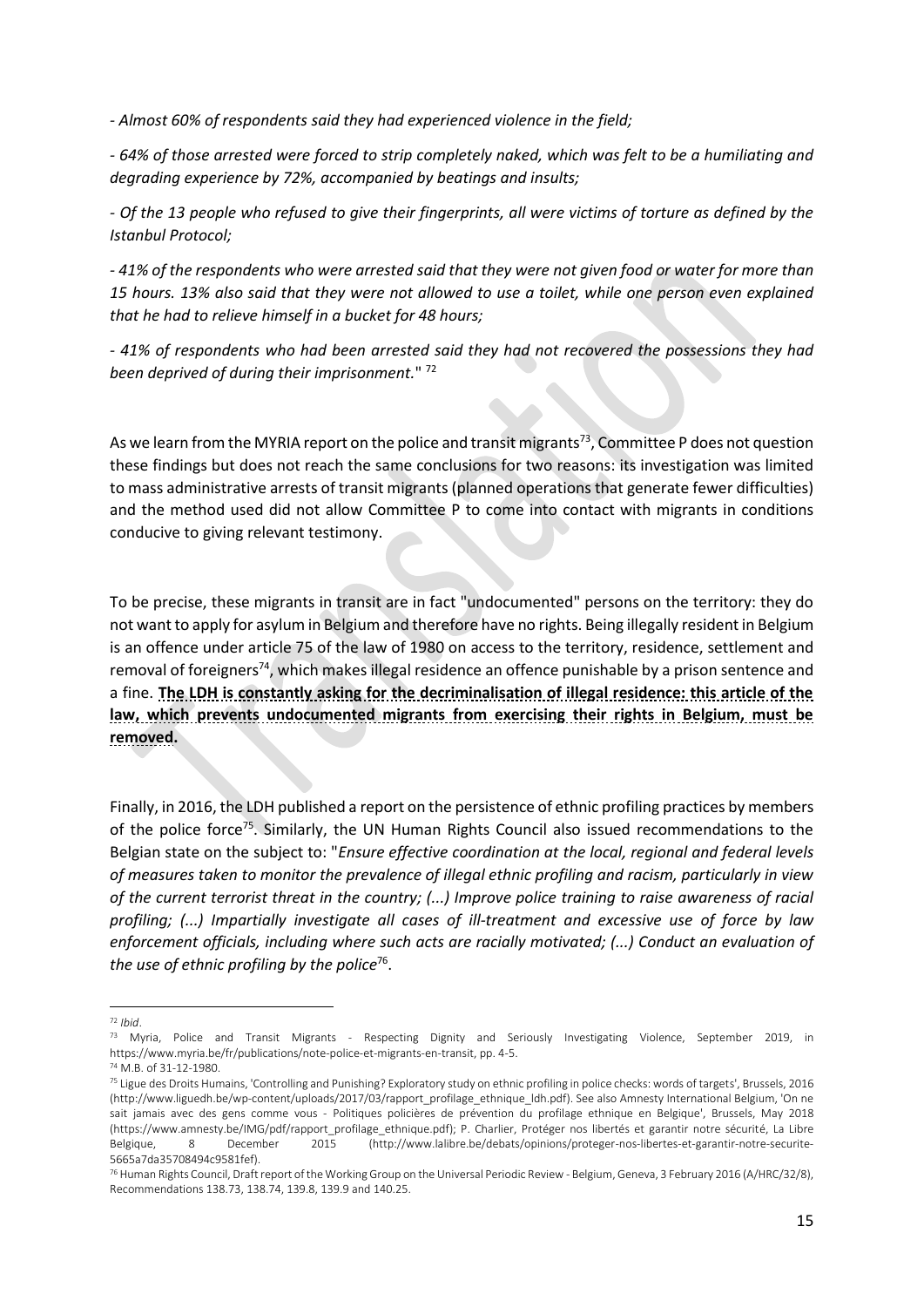All of these recommendations were accepted by the Belgian state, in the person of its Minister of Foreign Affairs. However, despite the reports published on the subject, the testimonies of members of the police themselves and the statements of the Minister of Foreign Affairs at the United Nations Human Rights Council, the issue does not seem to be a priority for the political authorities. Therefore, the Belgian State should resolutely fight against this phenomenon, in particular by considering the introduction of a systematic recording of identity checks using a form by the police officers who carry out these checks, a copy of which (the receipt) should be provided to the person checked. It could also encourage the adoption of an explicit circular from the public prosecutors concerning the prohibition of this practice and guidelines for the police force. Finally, it could invest in police training and make appeal mechanisms more effective, in line with the international recommendations mentioned above<sup>77</sup>.

## **4. Procedures for the removal of foreign nationals (Art. 2, C.7, p. 13)**

#### **A. Monitoring of removal procedures**

The inadequacy of the AIG's controls is clear, with sporadic controls not being effective. Moreover, Myria notes a 41% decrease between 2013 and 2017 in the number of removal checks carried out by the AIG at the airport police in Zaventem. In 2017, 92 checks were carried out there for 7.901 removal attempts made from this airport<sup>78</sup>.

The Royal Decree of 19 June 2012 amending the Royal Decree of 8 October 1981 on access to the territory, stay, establishment and removal of foreigners and the Royal Decree of 20 July 2001 on the functioning and staff of the General Inspectorate of the Federal Police and the local police in the context of the control of forced return (M.B., 2 July 2012) specifies that controls are carried out 'according to *the human and budgetary means available*'. However, in its 2018 annual report, the AIG stresses that its budgetary situation prevents it from "*functioning properly and meeting the legal*  obligations and missions assigned"<sup>79</sup>. Visiting associations and citizens visiting the closed centres gather recurrent testimonies of cases of excessive brutality (insults, threats, physical violence) during expulsions (at boarding, on board the plane and during transport to the closed centre, in the event of a failed expulsion attempt).

The authority in charge of controls should be external to the police services, enjoy full independence (the AIG depends on the Minister of Justice), and carry out frequent controls. Belgium's ratification of the Optional Protocol to the Convention against Torture and Other Cruel, Inhuman or Degrading

<sup>77</sup> For more information, see [https://www.liguedh.be/sept-organisations-lancent-une-campagne-contre-le-profilage-ethnique-par-la-police](https://www.liguedh.be/sept-organisations-lancent-une-campagne-contre-le-profilage-ethnique-par-la-police-belge/)[belge/.](https://www.liguedh.be/sept-organisations-lancent-une-campagne-contre-le-profilage-ethnique-par-la-police-belge/) 

<sup>78</sup> Myria, MyriaDoc#8 #8 Retour, détention et éloignement des étrangers en Belgique 2018, décembre 2018, p. 6..

<sup>&</sup>lt;sup>79</sup> General Inspectorate of the Federal and Local Police, Activity Report 2018, p. 53.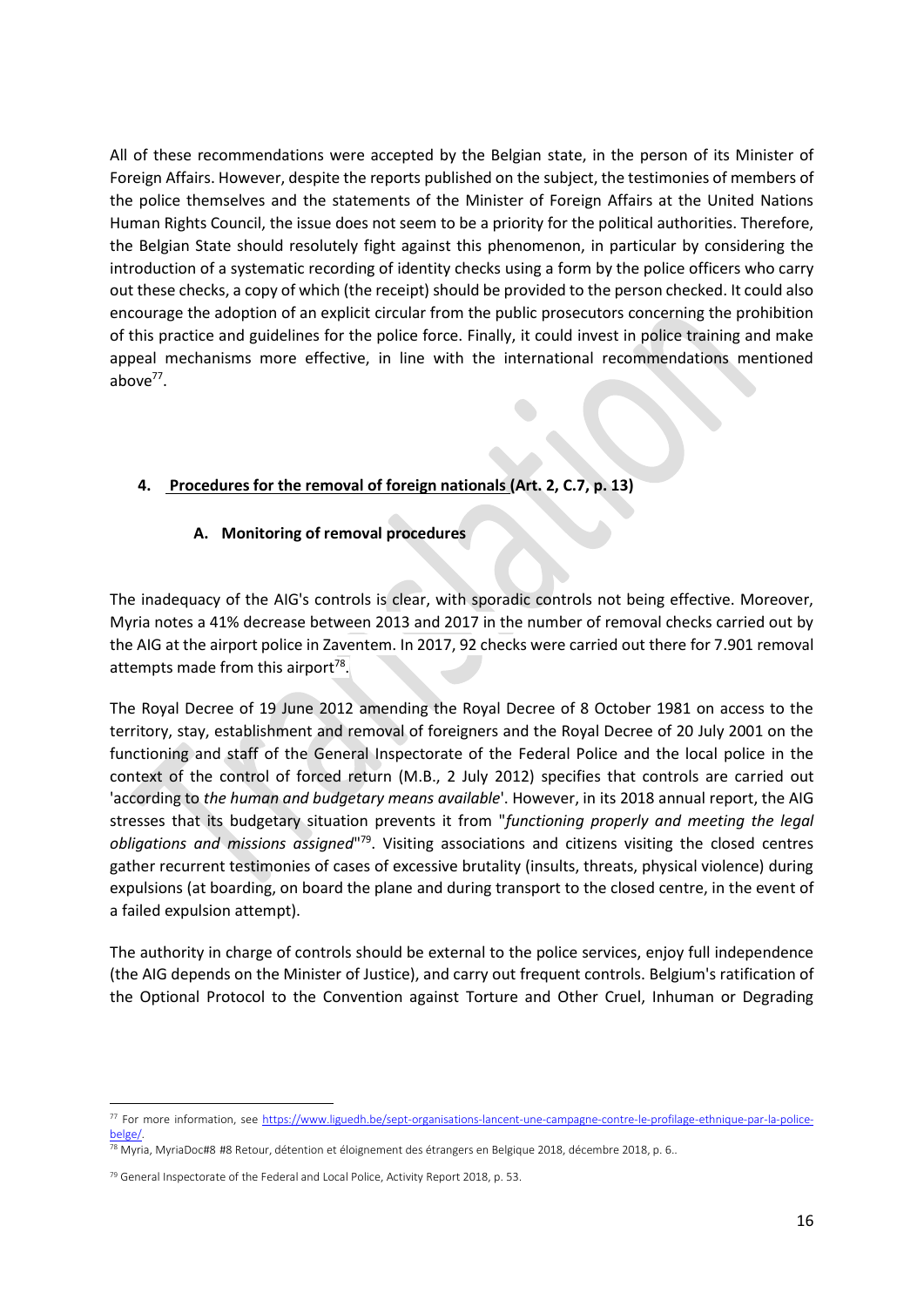Treatment or Punishment  $80$ would require it to entrust this monitoring task to a fully independent body.

The Standing Police Monitoring Committee (Committee P) limits itself to indirect monitoring. It notes that it is "*particularly difficult to ensure effective external control*" and that discreet observation is impossible<sup>81</sup>. Monitoring by NGOs is simply not possible, as they are still denied access to the cells and the deportation area today.

At the borders, there are no controls on the refoulements carried out by the airlines, which sometimes use private companies to organise escorts.

In October 2020, the European Court of Human Rights unanimously condemned the Belgian state for its inhumane migration policy after the deportation of a Sudanese man without determining the risks of his return, with the cooperation of representatives of the Sudanese security services, and without taking into account a court decision prohibiting the deportation<sup>82</sup>. It thus violated both Articles 3 and 13 of the European Convention on Human Rights.

**The LDH welcomes this victory but deplores the lack of consideration of the government of the time for fundamental rights and the separation of powers. Its concern about the migration policy remains unabated. The Belgian State must stop aiming at return at all costs and ensure the respect of the right to seek asylum through procedures that guarantee the respect of human rights and international obligations.**

# **5. Prohibition of discrimination in all its forms (Art. 5)**

**A. Persons of foreign origin in the criminal justice system (Art. 5, A, p.14)**

The National Institute of Criminalistics and Criminology (INCC) published a research study in 2005 entitled « 'Foreign origin' and decision-making processes in youth courts »<sup>83</sup>. This study showed that the foreign origin of a minor who commits an offence results in a harsher procedure for the minor. Thus, minors of foreign origin are over-represented in court cases, with a particular emphasis on young people from the Maghreb. Foreign origin also has a significant impact on the decisions taken by the public prosecutor and judges, tending to take more restrictive measures towards them than towards

**<sup>.</sup>** <sup>80</sup> New York, 18 December 2002.

<sup>&</sup>lt;sup>81</sup> Indeed, the presence of the control authorities at the place of deportation is 'automatically and inevitably detected, since the conditions of *access to these places automatically imply awareness of the presence of the controllers*' (Standing Police Monitoring Committee, 'Some Significant Complaints on Repatriation', Interim Report 2006, p. 2).

<sup>82</sup> [E](https://www.liguedh.be/letat-belge-est-condamne-pour-sa-politique-migratoire-inhumaine/)CHR, Court (Third Section), 27 Oct. 2020, No. 19656/18; see LDH press release "Belgian State condemned for its inhuman migration policy". LDH press release "Belgian State condemned for its inhumane migration policy" [https://www.liguedh.be/letat-belge-est-condamne](https://www.liguedh.be/letat-belge-est-condamne-pour-sa-politique-migratoire-inhumaine/)[pour-sa-politique-migratoire-inhumaine/](https://www.liguedh.be/letat-belge-est-condamne-pour-sa-politique-migratoire-inhumaine/)

<sup>83</sup> C. VANNESTE, *'Origine étrangère' et processus décisionnels au sein des tribunaux de la jeunesse'*, in QUELOZ N., BÜTIKOFER REPOND F., PITTET D., BROSSARD R., MEYER-BISCH B., *Délinquance des jeunes et justice des mineurs. Les défis des migrations et de la pluralité ethnique - Youth Crime and Juvenile Justice. The challenge of migration and ethnic diversity*, Editions Staempfli, Collection KJS - CJS (Crime, Justice and Sanctions), Volume 5, Bern, 2005, 631-650.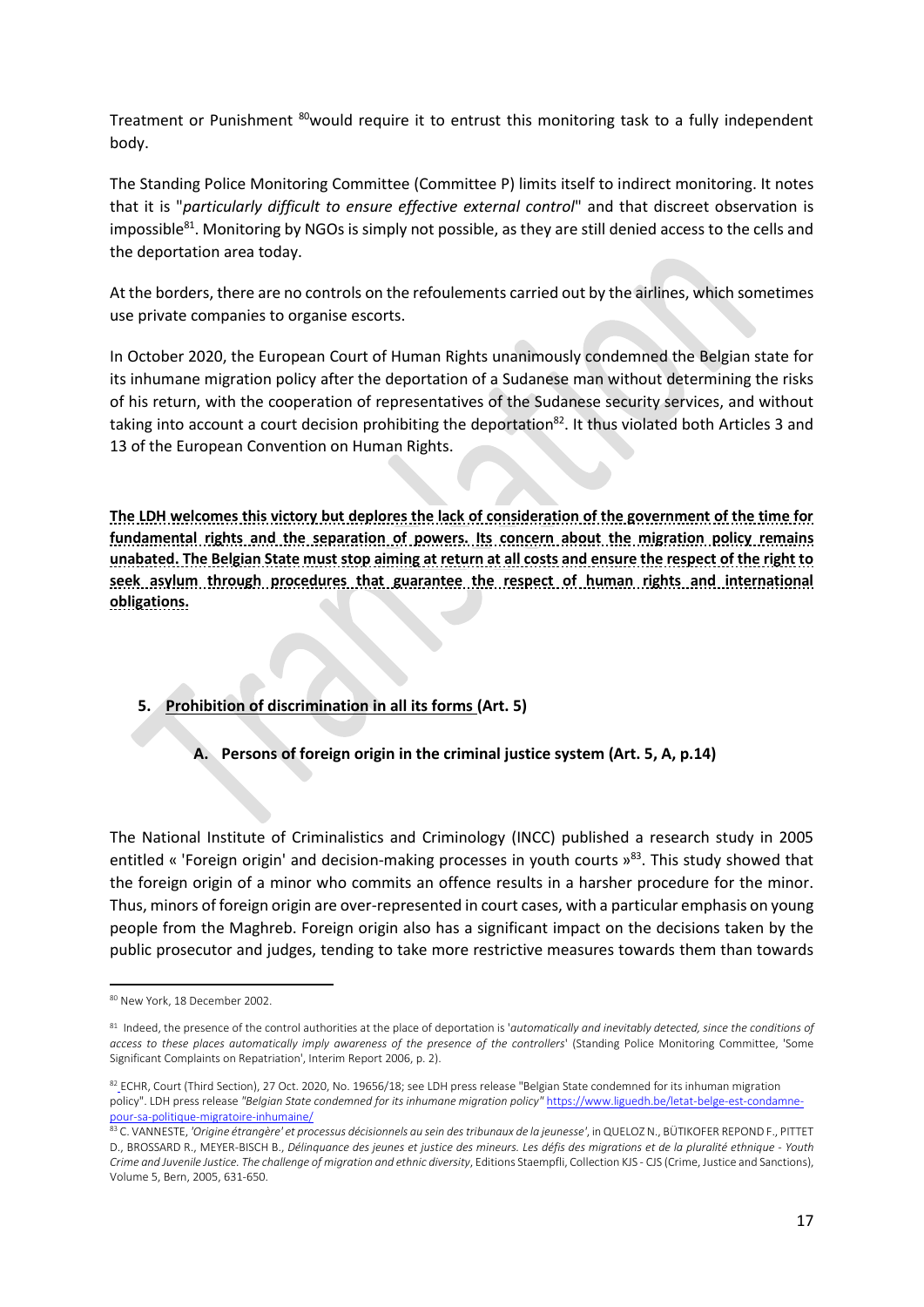minors of Belgian origin. For example, reprimand, the mildest measure, is applied to 25% of minors of Belgian origin and only 19% of minors of foreign origin. On the other hand, placement in a public institution concerns 22% of minors of Belgian origin compared to 29% of minors of foreign origin.

The consultation of the annual report 2017 of the Directorate General of Penitentiaries does not allow us to conclude that things have changed. Indeed, this report shows that almost 45% of Belgian prisons are populated by foreign citizens, representing citizens from more than 130 countries<sup>84</sup>.

# **The LDH is concerned about this situation and hopes that the Belgian authorities will take it into account when developing criminal policy.**

## **B. People of foreign origin in the labour market (Art. 5, B, p.14)**

Unia and the Federal Public Service Employment, Labour and Social Dialogue published in 2019 their fourth "Socio-economic monitoring" report<sup>85</sup>, which aims to identify the position of workers on the market according to their origin (Belgian, European or non-European) and their migration history. The results reveal the existence of discrimination on the Belgian labour market: people of non-EU nationality encounter numerous obstacles to entering the market, unlike their Belgian or European counterparts. These obstacles are said to be structural, linked to the structure of the labour market itself and to direct and indirect discrimination. While all target groups may be impacted by factors related to gender, unequal educational opportunities, high job access thresholds, low mobility and the segmentation of the Belgian market between active and dependent careers, people of foreign origin face specific barriers. Certain categories of workers of foreign origin are systematically either underrepresented or over-represented in certain occupational sectors. Correspondingly, foreigners with a status that shows better integration into Belgian society (long-term status, acquisition of Belgian nationality, etc.) fare somewhat better on the labour market<sup>86</sup>.

Finally, gender, absent from previous reports, is now taken into account as an additional factor and allows the impact on women's employment from several origins to be visualised. The result is that women face far more difficulties than men, irrespective of their family status, and that they work parttime far more often than men.

The report concludes that the situation of people of foreign origin in our market is worse than in any other EU country.

In conclusion, the authors of the Monitoring make a number of recommendations aimed at structurally improving the functioning of the labour market and fostering the sustainable integration of people with a migrant background. **The LDH stresses the need for a comprehensive approach to firmly** 

<sup>84</sup> Annual Report 2017 of the Directorate General of Penitentiaries, in

https://justice.belgium.be/sites/default/files/rapport\_annuel\_dg\_epi\_2017\_0.pdf, p. 46.

<sup>85</sup> [U](https://www.unia.be/files/Documenten/Publicaties_docs/Monitoring_FR_-_WEB-AS.pdf)nia, Socio-economic monitoring "Labour market and origin" 2019,

[https://www.unia.be/files/Documenten/Publicaties\\_docs/Monitoring\\_FR\\_-\\_WEB-AS.pdf](https://www.unia.be/files/Documenten/Publicaties_docs/Monitoring_FR_-_WEB-AS.pdf)

<sup>86</sup> In addition to obtaining refugee status, there is one factor that specifically impacts on the labour market integration of this category of people: time. Having more time means that refugees can better adapt to their new environment, social norms and practices, circumstances, institutions, learning a national language and developing their social network (B. Herman and A. Rea, "The long and winding road to employment: the labour market integration careers of refugees in Belgium", European Journal of International Migration [Online], vol. 33 - No. 4 | 2017, URL: http://journals.openedition.org/remi/9467; DOI: https://doi.org/10.4000/remi.9467).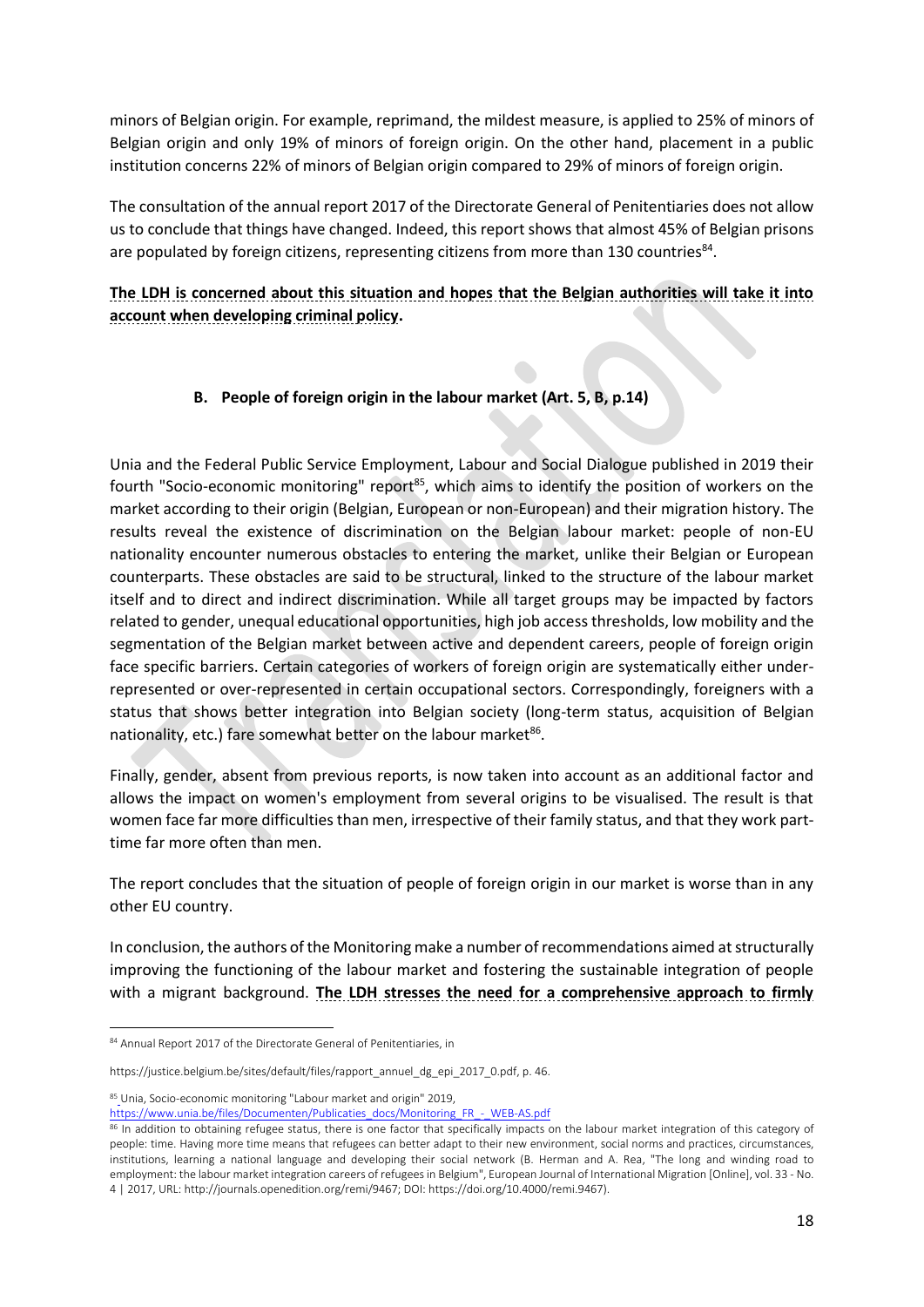**combat inequalities in education, to implement a general policy aimed at strengthening the acceptance of diversity in society, while ensuring the systematic involvement of the people concerned. Intersectionality and specific and combined forms of racism should be taken into account and integrated into a better legal framework to combat discrimination legally. Finally, it calls for proactive enforcement of the law, inter alia through regular labour market testing.**

## **C. Access to decent housing for people of foreign origin**

In Belgium, access to housing is a right that is structurally in crisis: there is a lack of social housing, the number of people in precarious situations is increasing, and rental market prices are rising without any control being exercised to guarantee decent and affordable housing for everyone. Discriminated tenants are then forced to fall back on housing that is too small, too expensive or even unhealthy, which leaves tenants little room for manoeuvre to assert their rights to decent housing (heating to be repaired, poor insulation, etc.). Homelessness is also on the increase and the health crisis has hit people in difficulty harder.

Furthermore, Belgian law allows the landlord to terminate a lease early and unilaterally upon payment of compensation<sup>87</sup>. The legislation does not require any rehousing solution, which is a violation of the right to decent housing<sup>88</sup>.

In its recent concluding observations<sup>89</sup>, the Committee on ESC rights expressed concern about the difficulties migrants, especially non-EU nationals, face in accessing housing and recommended that Belgium **ensure the effectiveness of anti-discrimination laws in accessing housing.** The Committee also recommended ensuring a wider supply of affordable and better quality housing, including an increase in the supply of social housing.

**The LDH endorses the observations made by the Committee on ESC rights and invites the Belgian authorities to follow its recommendations: to strengthen the measures taken to prevent discrimination against migrants, refugees and asylum seekers in the exercise of their economic and social rights; to ensure the effectiveness of anti-discrimination laws in the workplace, particularly in the private sector, and in access to housing; to guarantee a dignified standard of living for asylum seekers, including in the event of a subsequent application or disciplinary sanction.** 

<sup>1</sup> 87 Art.3, § 4, Law of 20 February 1991 on leases relating to the principal residence of the lessee.

<sup>88</sup> N. BERNARD, De l'adéquation de la résiliation du bail sans motif à la situation particulière des personnes âgées, obs. sous Civ. Bruxelles, 14 mars 2018, in Revue de jurisprudence de Liège, Mons et Bruxelles, Vol. 2019, no.12, (2019), p.3.

<sup>89</sup> Committee on Economic, Social and Cultural Rights, Concluding observations on the fifth periodic report of Belgium, adopted by the Committee at its sixty-seventh session (17 February-6 March 2020), 26 March 2020, §22, 23, 38 and 39.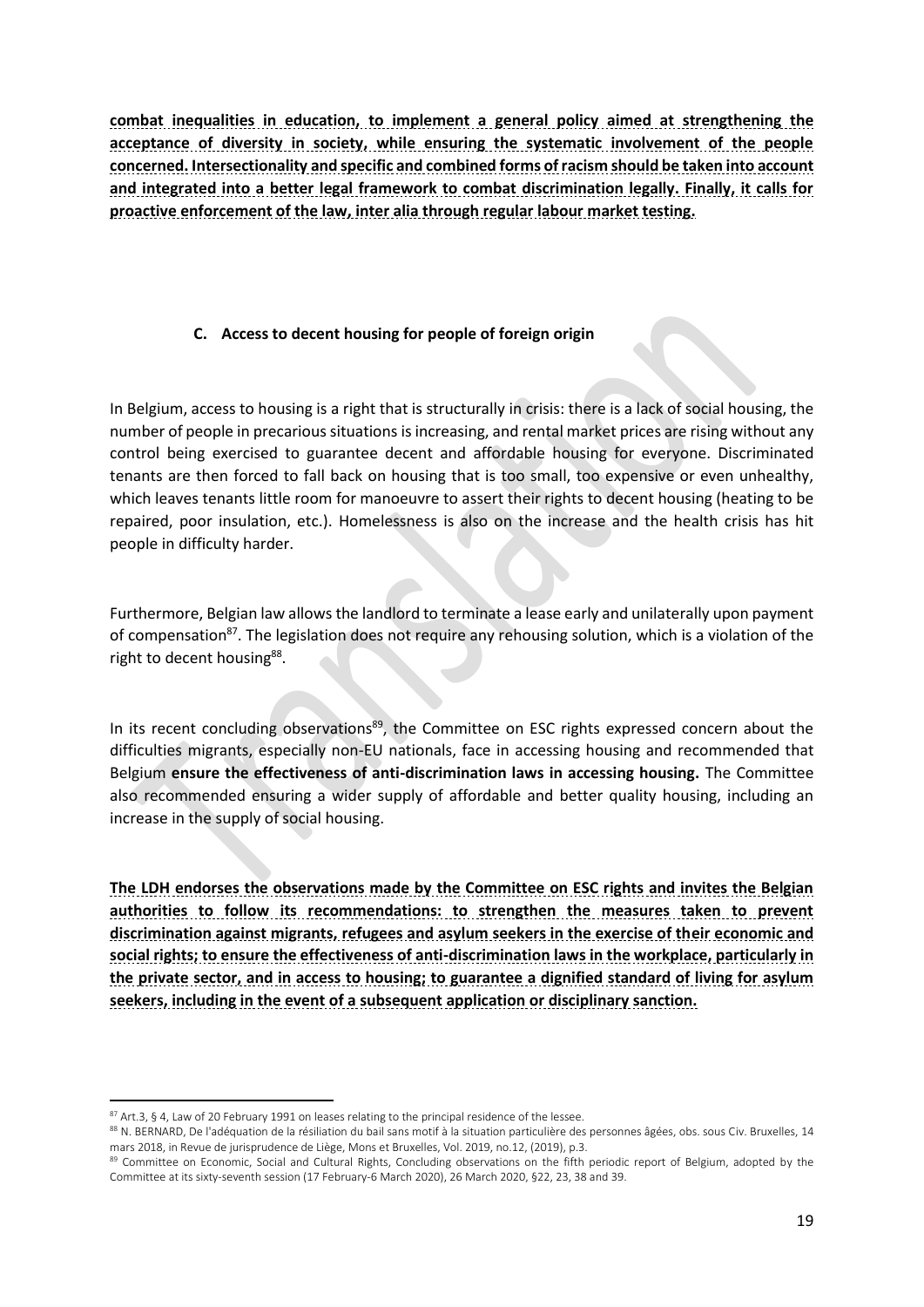#### **D. Access to health services for people staying illegally in Belgium**

#### *1. Reform of emergency medical aid*

Article 57 §2 of the organic law of 8 July 1976 of the Public Centres for Social Action grants urgent medical aid (hereinafter AMU) to foreigners who are staying illegally in the Kingdom, subject to proof of their indigence by means of a social enquiry<sup>90</sup>. The Royal Decree of 12 December 1996 defines the contours of urgent medical aid, providing as follows: "*Urgent medical aid, as referred to in Article 57, § 2, paragraph 1 of the law of 8 July 1976 on the organisation of public social aid centres, concerns aid that is exclusively medical in nature and whose urgent nature is attested to by a medical certificate. This aid cannot be financial aid, housing or other social aid in kind. Urgent medical aid may be provided both on an outpatient basis and in a care facility, as referred to in Article 1, 3°, of the Act of 2 April 1965 on the assumption of responsibility for assistance granted by the public social welfare centres. Urgent medical aid may cover both preventive and curative care »* <sup>91</sup>*(free translation)*.

Numerous criticisms linked to the restrictive interpretation of this notion and the disparity of application procedures of the Public Social Welfare Centers on the one hand and health professionals on the other have rendered this right ineffective<sup>92</sup>. In addition to these problems, there are also administrative burdens that discourage both beneficiaries and health professionals<sup>93</sup>.

On 16 January 2018, a bill aimed at reforming the AMU for foreigners in irregular residence was tabled for consideration by the Health Committee of the House of Representatives <sup>94</sup>. The former Minister of Social Integration justified this reform by the need to fight against abuses based on figures from a report drawn up by a single doctor of the Auxiliary Health and Disability Insurance Fund (hereafter CAAMI) and whose analysis sample is not clear<sup>95</sup> . This report restricts urgent medical assistance *to* "*necessary, unavoidable and essential health care*" and "*to be delivered rapidly to avoid a medical situation that puts a person or his or her entourage at risk" <sup>96</sup>. This definition is open to criticism, as it departs from the Royal Decree of 12 December 1996, which does not limit AMU to emergency care alone but to all preventive and curative medical care*<sup>97</sup> *.* 

*In addition, this project aims to introduce a procedure to control the urgency of the care and to sanction financially a posteriori the care providers*<sup>98</sup>*. The* medical officer of the CAAMI is responsible for the following tasks<sup>99</sup>.

<sup>90</sup> Organic Law of 8 July 1976 on Public Social Action Centres, *M.B.*, 5 August 1976, art. 57 §2.

<sup>91</sup> Royal Decree of 12 December 1996 on urgent medical aid granted by the public social welfare centres to foreigners staying illegally in the Kingdom, *M.B.,* 31 December 1996, art.1.

<sup>92</sup> V. HENKIBRANT and S. MOKRANE,"Le point sur l'aide médicale urgente à destination des étrangers en séjour illégal", *R.D.E.*, 2013, p. 225. <sup>93</sup> *Ibid.* , p. 225.

<sup>94</sup> Draft law amending articles 2 and 9ter of the law of 2 April 1965 on the assumption of responsibility for assistance granted by public social welfare centres, *Doc.parl.,* Ch., sess. ord. 2017-2018, n°54-2890/1.

<sup>9</sup>[5](https://medecinsdumonde.be/presse/aide-medicale-urgente-en-danger-le-parlement-sapprete-a-voter-une-loi-dangereuse#undefined) Médecins du Monde, "Urgent medical aid in danger: Parliament is about to vote on a dangerous law", <https://medecinsdumonde.be/presse/aide-medicale-urgente-en-danger-le-parlement-sapprete-a-voter-une-loi-dangereuse#undefined> <sup>96</sup> idem

<sup>97</sup> idem

<sup>98</sup> CIRE, "Une redéfinition de l'aide médicale urgente qui ne dit pas son nom?", March 2018, p.9

<sup>99</sup> idem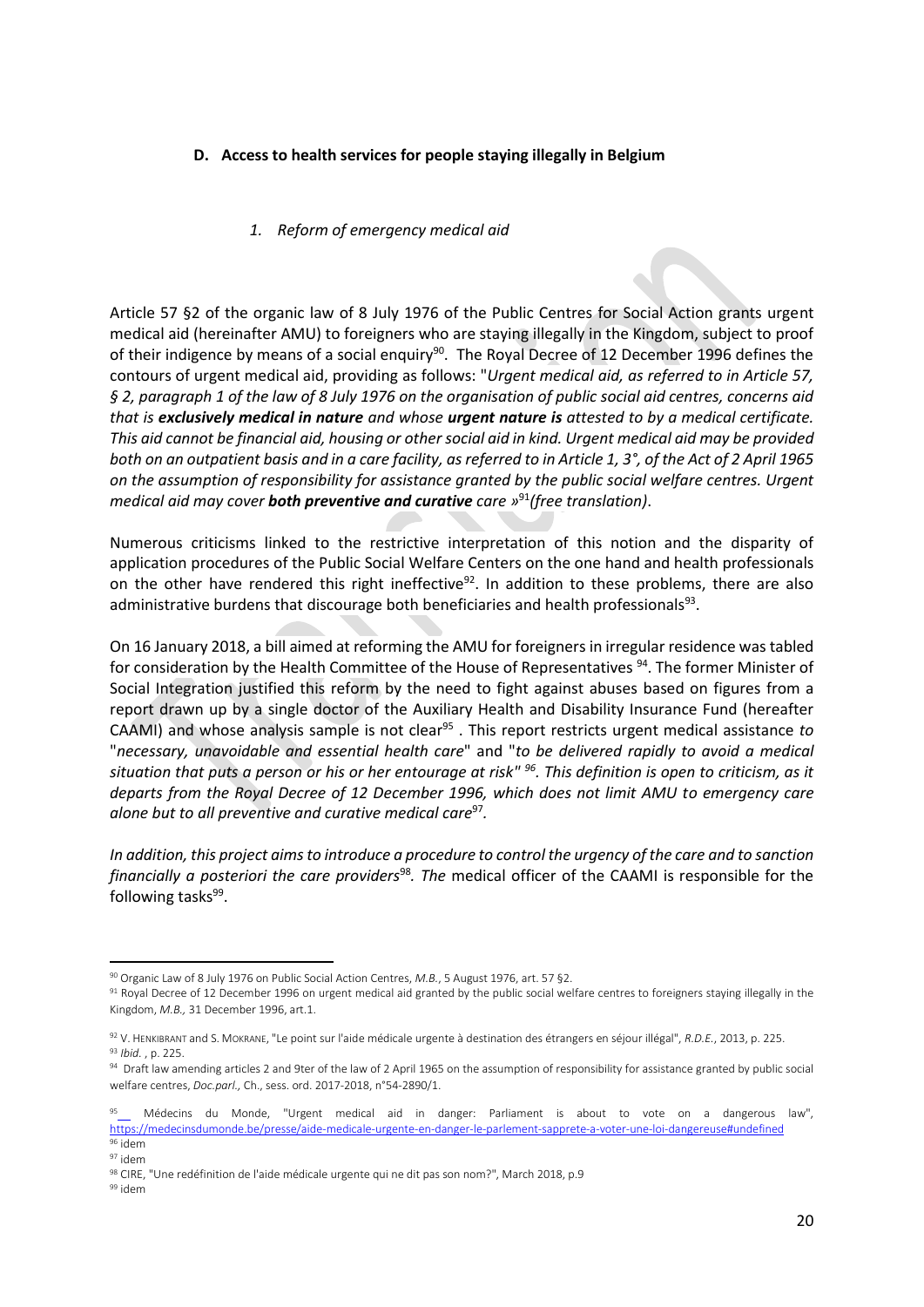Médecins du Monde, Medimmigrants, the CIRE and other field actors have spoken out in favour of simplifying and harmonising urgent medical assistance, but the current reform makes the AMU system even more complex, thus risking making access to health care even more difficult for this already vulnerable population<sup>100</sup>.

### *2. Unaccompanied foreign minors*

Unaccompanied foreign minors (hereinafter referred to as MENA) are entitled to health care benefits under the compulsory health care insurance scheme under certain conditions, regardless of their administrative status and thus their lack of residence rights.

In practice, several issues tend to make this right ineffective. The Federal Centre of Expertise for Health Care reports difficulties in meeting the conditions for access to compulsory insurance<sup>101</sup>. Indeed, MENA cannot join a mutual insurance company free of charge, but they must attend school for at least three consecutive months<sup>102</sup>.

However, it is difficult for some MENA to meet this condition for the following reasons<sup>103</sup>:

- Due to the war situation, MENA from e.g. Afghanistan have never been to school and are illiterate at the age of 16 or 17.
- In their country of origin, they are considered adults and thus have difficulties in complying with the rules and the school framework, which are often too theoretical.
- Dropping out of school to work "*to pay for their trip or to pay the ransom of a family member held by human traffickers*".
- Reasons for severe mental disorders or psychological instability that prevent concentration and normal, uninterrupted schooling.

Furthermore, the shortage of guardians and the lack of information from guardians and health professionals about the coverage extended by Fedasil or the Public Social Welfare Center lead to ineffectiveness of health coverage on the one hand, and inequalities in access to care between MENA on the other<sup>104</sup>.

 $\overline{a}$ 

<sup>100</sup> Draft law amending articles 2 and 9ter of the law of 2 April 1965 on the assumption of responsibility for the relief granted by public social welfare centres, *Doc.parl.,* Ch., sess. ord. 2017-2018, n°54-2890/5, p. 18.

<sup>101</sup> Federal Centre for Expertise in Health Care, *Asylum seekers: options for fairer access to health care. A stakeholder consultation - Summary,*  KCE Report 319Bs, Brussels, 2019, p. 28.

<sup>102</sup>*Ibidem*, p. 28.

<sup>103</sup> *Ibidem*, p. 28.

<sup>104</sup> *Ibidem,* p. 28.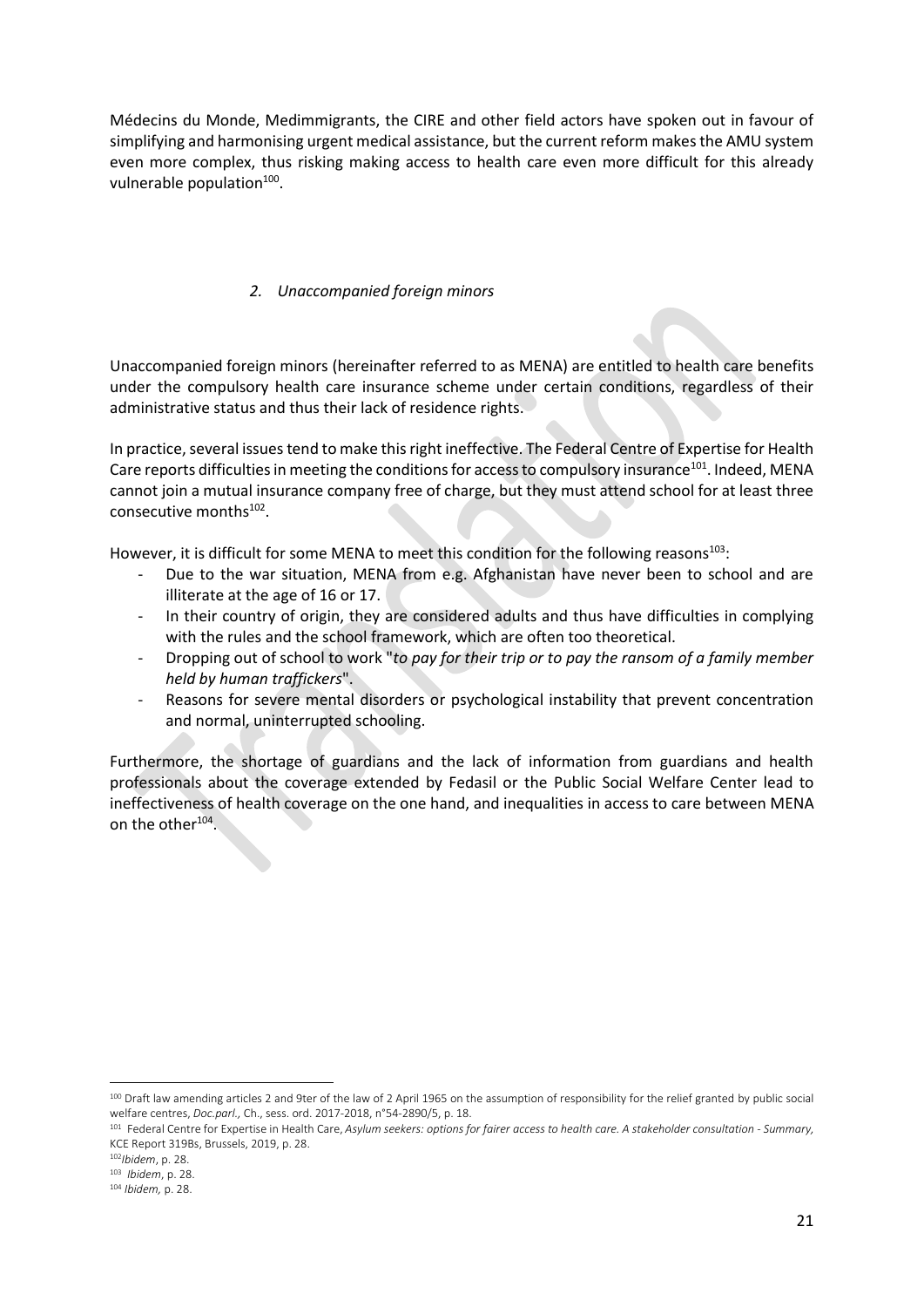#### *3. Regularisations on medical grounds (9 ter) <sup>105</sup>*

Article 9ter of the law of 15 December 1980 introduces the residence permit for medical reasons. Recent figures for medical regularisations show a decrease in applications in recent years.

In 2019, 1237 applications for medical regularisation were submitted, 15% less than in 2018<sup>106</sup>. The Office made a decision on 1818 applications, of which only 192 were positive decisions $^{107}$ .

In the *Paposhvili* judgment, the European Court of Human Rights condemned Belgium for violations of Articles 3 and 8 of the European Convention on Human Rights, which respectively prohibit inhuman and degrading treatment and guarantee the right to respect for private and family life<sup>108</sup>. It considers that it is forbidden to remove a seriously ill foreigner when there are "*substantial grounds for believing that the person, although not at imminent risk of death, would, owing to the absence of or lack of access to adequate treatment in the country of destination, face a real risk of being exposed to a serious, rapid and irreversible decline in his or her state of health resulting in severe suffering or a significant reduction in life expectancy*" 109 .

According to the Court, it is the responsibility of the authorities of the sending State to assess the alleged risk through adequate procedures and rigorous monitoring<sup>110</sup>. In the present case, Belgium decided to expel Mr Paposhvili to Georgia without carrying out an assessment of the real risk of inhuman and degrading treatment either in the context of his application for medical regularisation or in the context of the removal procedures<sup>111</sup>. The Court considers that "*the fact that such an assessment is carried out in extremis at the time of the forced execution of the removal order does not in itself meet these concerns, in the absence of any indication as to the scope of such an examination and its effects on the enforceability of the order to leave the territory*" <sup>112</sup>. Mr. Paposhvili eventually died in Belgium in  $2016^{113}$ .

More recently, in its judgment of 20 November 2019<sup>114</sup>, the Constitutional Court found that the appeal for annulment of a decision rejecting an application for a residence permit on medical grounds was ineffective within the meaning of Article 13 of the European Convention on Human Rights<sup>115</sup>. Indeed, the Constitutional Court expressly recognises that "*the requirement of an effective remedy implies that the remedy used must have suspensive effect as of right and that, if necessary, new evidence may be*  produced, so that the judge can examine the applicant's current situation at the time of ruling"<sup>116</sup>. However, it immediately qualified this statement by stressing that "*all the remedies available to the applicants, including the remedies for opposing the enforcement of a removal order, must be taken into* 

**.** 

<sup>114</sup> C.C., 20 November 2019, no. 186/2019.

<sup>105</sup> For more information on the issue of medical residence permits (9b), see the white paper written by the LDH on this subject: http[s://www.liguedh.be/livre-blanc-9ter/](https://www.liguedh.be/livre-blanc-9ter/)

<sup>106</sup> Myria, 'Regularisation of residence', *Annual Report Papers 2020*, p. 3.

<sup>107</sup> *Ibidem,* p.3.

<sup>108</sup> ECHR, *Paposhvili v. Belgium*, 13 December 2016. See in particular: C. VERBROUCK,"Quelques mises au point concernant les étrangers malades et la jurisprudence de la Cour européenne des droits de l'Homme*", Newsletter ADDE*, n°145, September 2018,

<sup>109</sup> ECHR, *Paposhvili v. Belgium*, 13 December 2016, §183.

<sup>110</sup> ECHR, *Paposhvili v. Belgium*, 13 December 2016. See also: Myria, "Regularisation of residence and the rights of illegal residents", *Migration Report 2017*, p. 165.

<sup>111</sup> ECHR, *Paposhvili v. Belgium*, 13 December 2016, §199-§202; See also; Myria, "Regularisation of residence and rights of illegal residents", *Migration Report 2017*, p. 165.

<sup>112</sup> ECHR, *Paposhvili v. Belgium*, 13 December 2016, §202.

<sup>113</sup> Myria, "Regularisation of residence and the rights of illegal residents", *Migration Report 2017*, p. 165.

<sup>115</sup> C. VERBROUCK and C. VAN HAMME, "Même la Cour constitutionnelle belge oublie la jurisprudence strasbourgeoise, spécialement l'arrêt *Paposvhili contre Belgique* de la Cour européenne des droits de l'homme" *Cahiers de l'EDEM*, March 2020.

<sup>116</sup> C.C., 20 November 2019, No. 186/2019, (point B.3).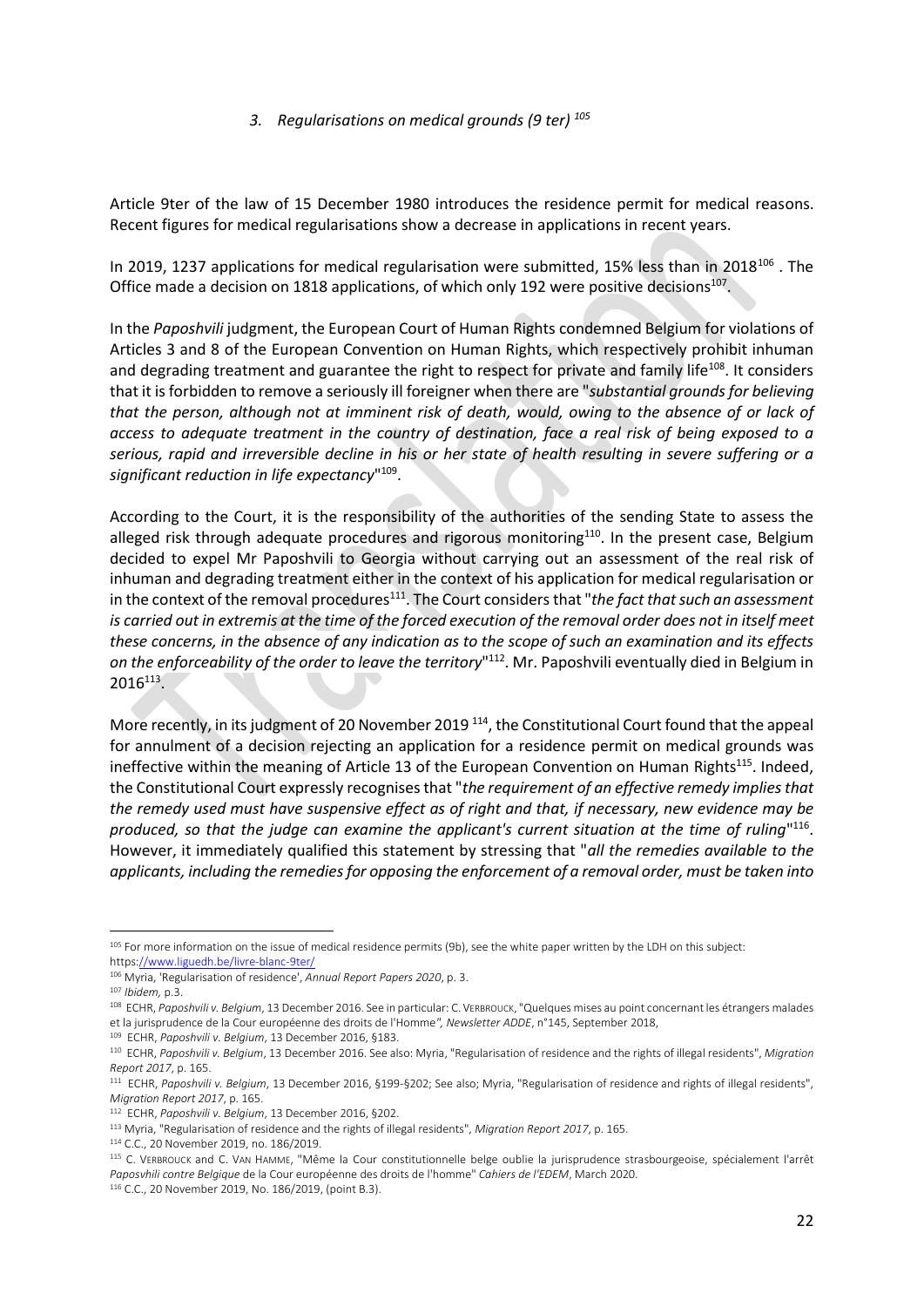*account*" <sup>117</sup>. In this case, the Court considers that the applicant therefore has an effective remedy with regard to all the judicial means available $^{118}$ .

However, the Court's reasoning seems to disregard the *Paposhvili* judgment, which requires States to examine the risk of violations of Articles 3 and 8 of the ECHR in a comprehensive and timely manner before the enforcement phase of any expulsion decision, and not only at the enforcement stage<sup>119</sup>.

In addition to this condemnation, the Federal Ombudsman<sup>120</sup>, the Bioethics Committee, Myria, the League for Human Rights and a consortium of associations denounce the ineffective nature of the medical regularisation procedure<sup>121</sup>. It is therefore more than necessary for Belgium to set up a full appeal, with automatic suspensive effect and in accordance with the requirements of respect for fundamental rights in accordance with the case law of the European Court of Human Rights<sup>122</sup>.

Given the need, not only in view of the human suffering increased by the irresponsible attitude of the Immigration Office, but also in view of the new international jurisprudence to which Belgium must conform, **the LDH strongly reaffirms the urgency of changing the law and the functioning of the "9ter" service.**

- E. **Acquisition and loss of Belgian nationality (Art. 5, F, p.25)**
- 1. Acquisition of nationality and "integration".

A change of philosophy has been taking place in recent years with regard to nationality: nationality is no longer the instrument of integration (as was the case since 1984 and especially since 2000), but becomes a consequence of it. Thus, a foreigner who wishes to acquire Belgian nationality must prove his or her integration by meeting the criteria listed by the legislator: linguistic knowledge, social integration, economic participation and participation in the life of the host community. <sup>123</sup>

The abolition of the possibility of obtaining nationality by marriage is a restriction that has already had a greater impact on women. The requirement of economic participation impacts them again in that it forces them more often to accept precarious and/or part-time work, whereas the acquisition of

<sup>119</sup> C. VERBROUCK, *op.cit.,* p. 517; C. VERBROUCK and C. VAN HAMME,"Même la Cour constitutionnelle belge oublie la jurisprudence strasbourgeoise, spécialement l'arrêt *Paposvhili contre Belgique* de la Cour européenne des droits de l'homme" *Cahiers de l'EDEM*, March 2020.

<sup>117</sup> C.C., 20 November 2019, no. 186/2019, (point B.6, B.7, B.8). See also C. VERBROUCK, 'Le cloisonnement des procédures de demande de protection internationale et de demande d'autorisation de séjour pour motifs médicaux ne respecte pas les droits fondamentaux', *R.D.E.,* 2019, p. 516; C. VERBROUCK and C. VAN HAMME, 'Même la Cour constitutionnelle belge oublie la jurisprudence strasbourgeoise, spécialement l'arrêt *Paposvhili contre Belgique* de la Cour européenne des droits de l'homme' *Cahiers de l'EDEM*, March 2020.

<sup>118</sup> C. VERBROUCK and C. VAN HAMME, "Même la Cour constitutionnelle belge oublie la jurisprudence strasbourgeoise, spécialement l'arrêt *Paposvhili contre Belgique* de la Cour européenne des droits de l'homme" *Cahiers de l'EDEM*, March 2020.

<sup>120</sup> Federal Ombudsman, "The functioning of Section 9ter of the Immigration Office", 2016.

<sup>121</sup> C. VERBROUCK, *op.cit.,* p. 517.

<sup>122</sup> C. VERBROUCK, *op.cit.* p. 517; Myria, "Regularisation de séjour et droit de personnes en séjour irrégulier", *Migration Report 2017*, pp. 165- 166.

<sup>123</sup> D. DE JONGHE AND M. DOUTREPONT, 'Le Code de la nationalité belge, version 2013: de 'Sois Belge et intègre-toi' à 'Intègre-toi et sois Belge*'', Journal des tribunaux, 4 May 2013, pp. 313-320.*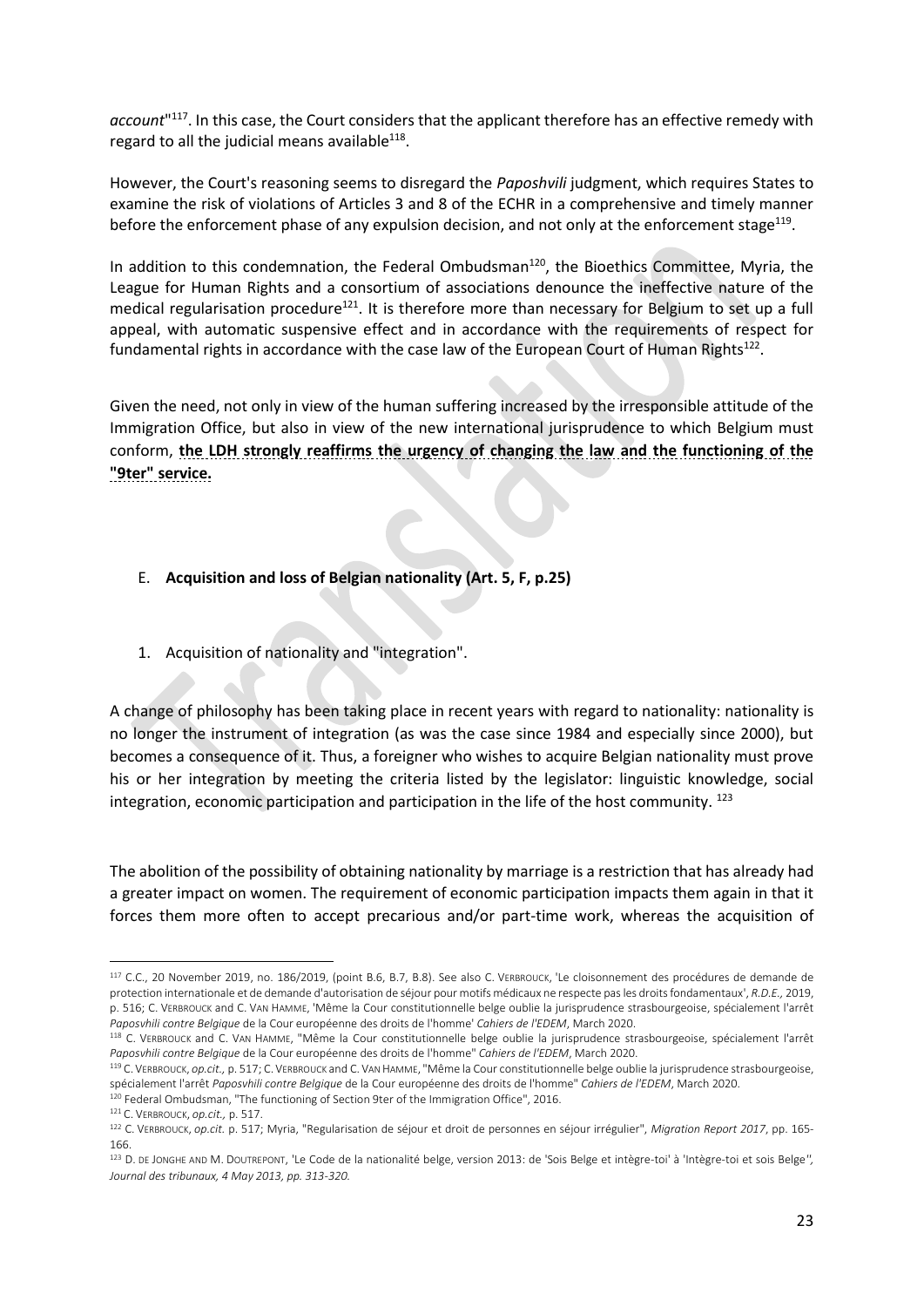nationality would favour their access to work and therefore also their integration in general (for example by improving their knowledge of a national language through work) (see above, concerning the relationship to time for the integration of refugees).

**The LDH denounces this logic of exclusion of the most precarious followed by the legislator by requiring economic participation and reiterates its fear, accentuated by the context of the economic crisis we are experiencing, that the procedure will lock the candidates into a vicious circle: no job, no nationality. No nationality, no job**. However, nationality is an important lever for the economic and social integration of migrants, with monitoring confirming that obtaining nationality continues to correspond to a higher employment rate.

2. Deprivation of nationality

The Belgian Nationality Code has been largely modified since  $2012^{124}$ . This reform was to be accompanied by the introduction of a procedure for the recognition of stateless status with the principle of issuing a temporary residence permit and the ratification of the 1961 Convention on the Reduction of Statelessness. This ratification took place in 2014. However, Belgium reserved « the right to deprive of his or her nationality a person who did not derive his or her nationality from a Belgian author on the day of his or her birth or who was not granted his or her nationality by virtue of the Belgian Nationality Code in the cases currently provided for in Belgian legislation  $v^{125}$ .

At present, three articles govern deprivation of nationality in the Belgian Nationality Code: Article 23, which concerns general cases of deprivation, and Articles  $23/1^{126}$  and  $23/2^{127}$ , which allow certain categories of Belgians convicted or suspected of criminal acts to be deprived of their nationality, according to a separate procedure.

In the context of the reinforcement of the fight against terrorism, the law of 20 July 2015 inserted an article 23/2 in the Belgian Nationality Code introducing a double novelty: on the one hand, all terrorist offences, regardless of their seriousness, are covered by the possibility of deprivation of nationality and, on the other hand, deprivation becomes possible even if the terrorist offence was committed more than ten years after obtaining Belgian nationality.

The formulation and articulation of these provisions poses a number of difficulties in terms of legal certainty and respect for the fundamental rights of the recipients of this measure (for the rest, see the

<sup>1</sup> <sup>124</sup> Law amending the Belgian Nationality Code in order to make the acquisition of Belgian nationality neutral from an immigration point of view, M.B., 14 December 2012.

<sup>125</sup> New York Convention on the Reduction of Statelessness of 30 August 1961, Annex 4, Declarations and Reservations.

<sup>&</sup>lt;sup>126</sup> Inserted in the Belgian Nationality Code by the law of 4 December 2012 amending the Belgian Nationality Code in order to make the acquisition of Belgian nationality neutral from an immigration point of view, M.B., 14 December 2012. According to the preparatory work, this article aimed to introduce a simplified procedure for the deprivation of nationality before the judge hearing the criminal proceedings on the merits for an exhaustive list of offences considered to be 'of such gravity that they reveal the perpetrator's lack of willingness to integrate, as well as the danger that he or she represents for society'. See also C.C., judgment no. 122/2015, 17 September 2015, B.3.5. 127 Inserted in the Belgian Nationality Code by the law of 20 July 2015 aimed at strengthening the fight against terrorism